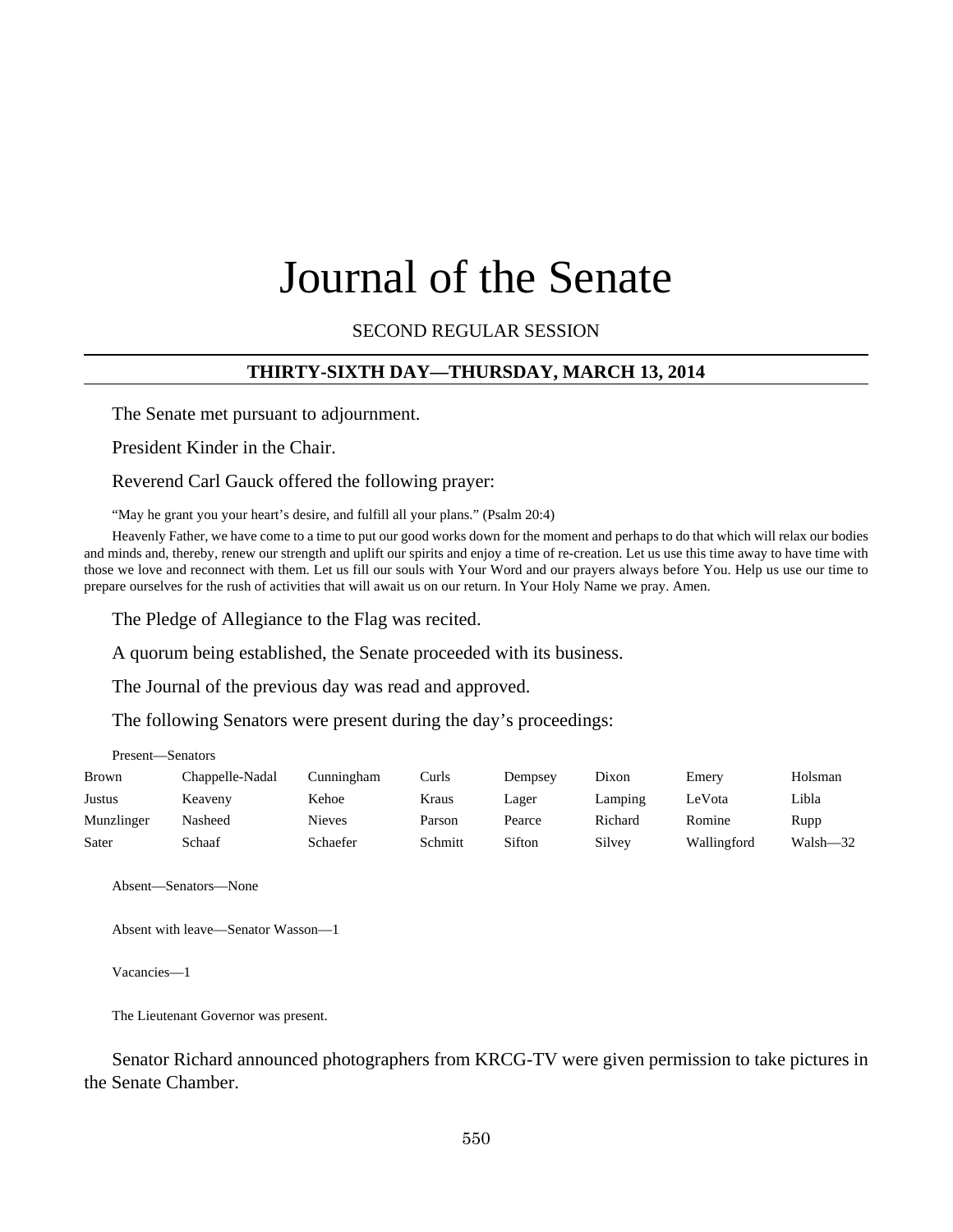## **RESOLUTIONS**

Senator Nieves offered Senate Resolution No. 1606, regarding John A. Busch, Franklin, which was adopted.

Senator Richard offered Senate Resolution No. 1607, regarding Chief Petty Officer James Danner, Joplin, which was adopted.

Senator LeVota offered Senate Resolution No. 1608, regarding Donovan Chambers, Independence, which was adopted.

# **REPORTS OF STANDING COMMITTEES**

Senator Parson, Chairman of the Committee on Governmental Accountability and Fiscal Oversight, submitted the following reports:

Mr. President: Your Committee on Governmental Accountability and Fiscal Oversight, to which were referred **SCS** for **SB 612** and **SB 859**, begs leave to report that it has considered the same and recommends that the bills do pass.

# **THIRD READING OF SENATE BILLS**

**SS** for **SCS** for **SB 510**, introduced by Senator Kraus, entitled:

# SENATE SUBSTITUTE FOR SENATE COMMITTEE SUBSTITUTE FOR SENATE BILL NO. 510

An Act to repeal sections 288.030 and 288.050, RSMo, and to enact in lieu thereof two new sections relating to disqualification from unemployment benefits.

Was taken up.

On motion of Senator Kraus, **SS** for **SCS** for **SB 510** was read the 3rd time and passed by the following vote:

| YEAS—Senators   |            |            |               |         |                |         |        |
|-----------------|------------|------------|---------------|---------|----------------|---------|--------|
| <b>Brown</b>    | Cunningham | Dempsey    | Dixon         | Emery   | Kehoe          | Kraus   | Lager  |
| Lamping         | Libla      | Munzlinger | <b>Nieves</b> | Parson  | Pearce         | Richard | Romine |
| Sater           | Schaaf     | Schaefer   | Schmitt       | Silvey  | Wallingford—22 |         |        |
|                 |            |            |               |         |                |         |        |
| NAYS—Senators   |            |            |               |         |                |         |        |
| Chappelle-Nadal | Curls      | Holsman    | Justus        | Keaveny | LeVota         | Nasheed | Sifton |
| Walsh-9         |            |            |               |         |                |         |        |

Absent—Senator Rupp—1

Absent with leave—Senator Wasson—1

Vacancies—1

The President declared the bill passed.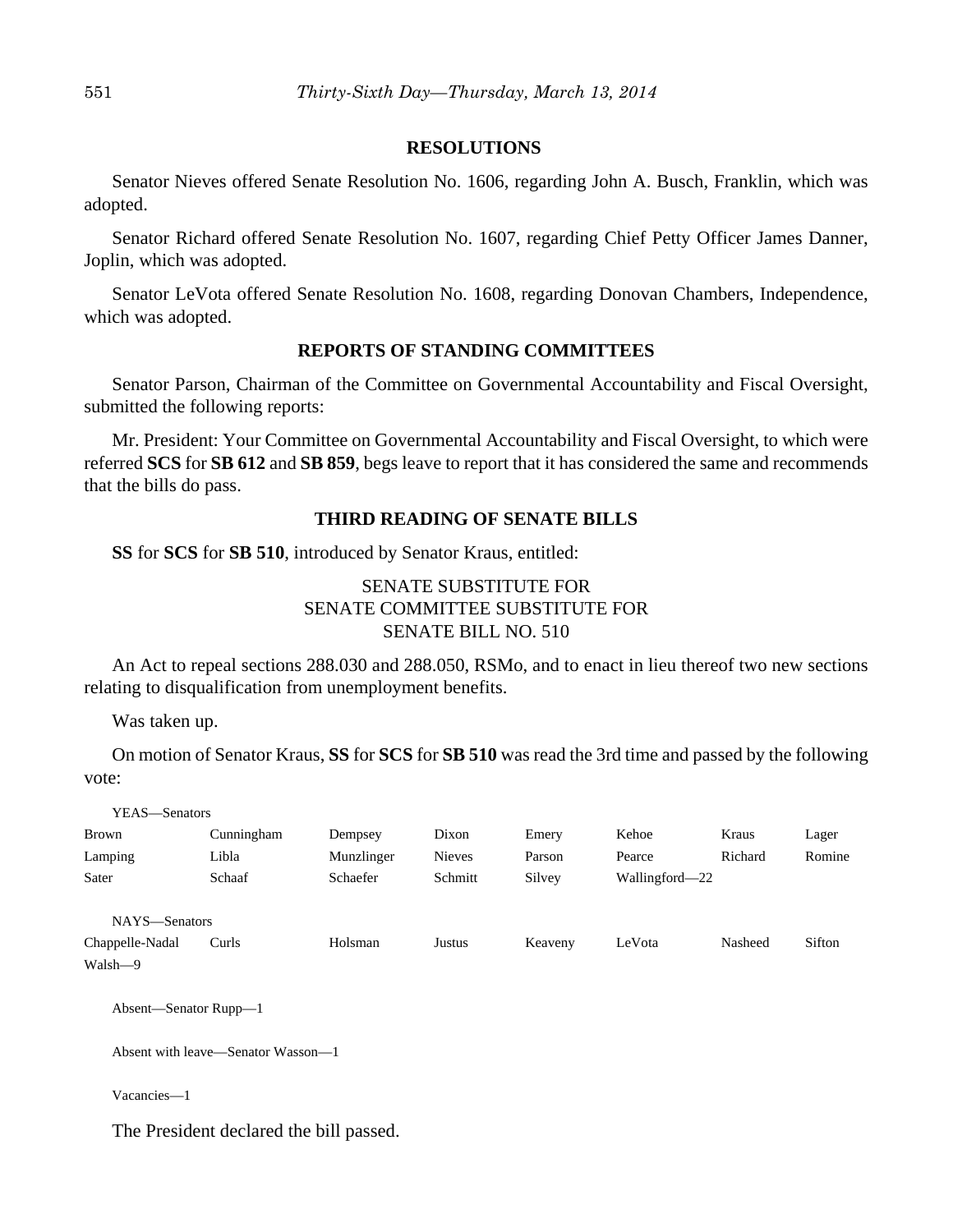On motion of Senator Kraus, title to the bill was agreed to.

Senator Kraus moved that the vote by which the bill passed be reconsidered.

Senator Richard moved that motion lay on the table, which motion prevailed.

**SB 615**, introduced by Senator Dixon, entitled:

An Act to repeal sections 476.056 and 488.014, RSMo, section 476.385 as enacted by conference committee substitute for house committee substitute for senate bill no. 23, ninety-seventh general assembly, first regular session and section 476.385 as enacted by conference committee substitute for senate substitute for senate committee substitute for house bill no. 683, ninety-fifth general assembly, first regular session, and to enact in lieu thereof three new sections relating to court costs.

Was taken up.

On motion of Senator Dixon, **SB 615** was read the 3rd time and passed by the following vote:

| YEAS—Senators |                 |               |         |         |         |             |          |
|---------------|-----------------|---------------|---------|---------|---------|-------------|----------|
| <b>Brown</b>  | Chappelle-Nadal | Cunningham    | Curls   | Dempsey | Dixon   | Emery       | Holsman  |
| Justus        | Keaveny         | Kehoe         | Kraus   | Lager   | Lamping | LeVota      | Libla    |
| Munzlinger    | Nasheed         | <b>Nieves</b> | Parson  | Pearce  | Richard | Romine      | Rupp     |
| Sater         | Schaaf          | Schaefer      | Schmitt | Sifton  | Silvey  | Wallingford | Walsh-32 |

NAYS—Senators—None

Absent—Senators—None

Absent with leave—Senator Wasson—1

Vacancies—1

The President declared the bill passed.

On motion of Senator Dixon, title to the bill was agreed to.

Senator Dixon moved that the vote by which the bill passed be reconsidered.

Senator Richard moved that motion lay on the table, which motion prevailed.

Senator Kehoe assumed the Chair.

**SCS** for **SB 612**, entitled:

# SENATE COMMITTEE SUBSTITUTE FOR SENATE BILL NO. 612

An Act to repeal section 143.183, RSMo, and to enact in lieu thereof one new section relating to nonresident entertainer income taxes.

Was taken up by Senator Schaaf.

On motion of Senator Schaaf, **SCS** for **SB 612** was read the 3rd time and passed by the following vote: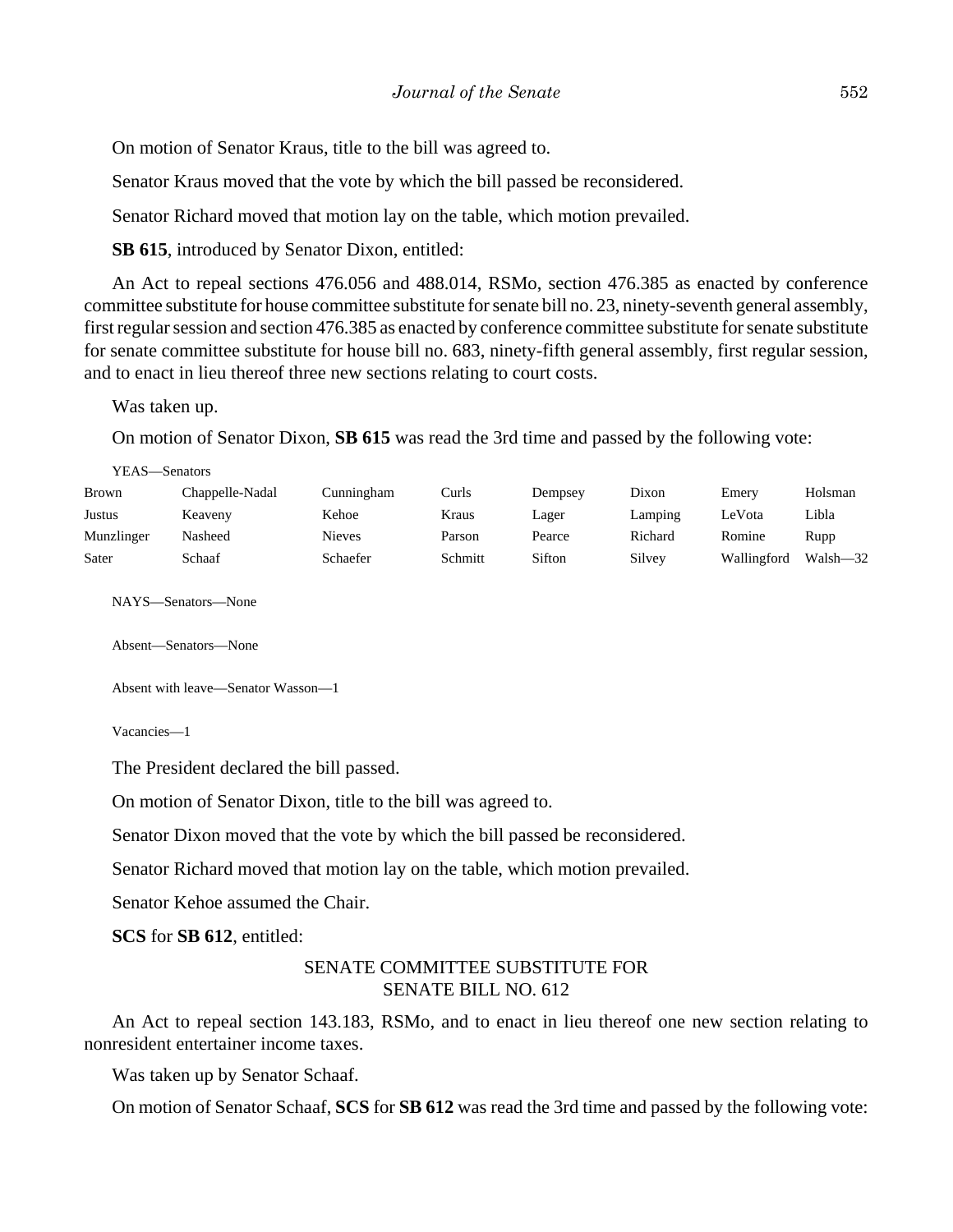| Brown      | Chappelle-Nadal | Cunningham    | Curls   | Dempsey | Dixon   | Emery       | Holsman  |
|------------|-----------------|---------------|---------|---------|---------|-------------|----------|
| Justus     | Keaveny         | Kehoe         | Kraus   | Lager   | Lamping | LeVota      | Libla    |
| Munzlinger | Nasheed         | <b>Nieves</b> | Parson  | Pearce  | Richard | Romine      | Rupp     |
| Sater      | Schaaf          | Schaefer      | Schmitt | Sifton  | Silvey  | Wallingford | Walsh-32 |

YEAS—Senators

NAYS—Senators—None

Absent—Senators—None

Absent with leave—Senator Wasson—1

Vacancies—1

The President declared the bill passed.

On motion of Senator Schaaf, title to the bill was agreed to.

Senator Schaaf moved that the vote by which the bill passed be reconsidered.

Senator Richard moved that motion lay on the table, which motion prevailed.

**SCS** for **SB 524**, entitled:

# SENATE COMMITTEE SUBSTITUTE FOR SENATE BILL NO. 524

An Act to repeal section 67.150, RSMo, and to enact in lieu thereof one new section relating to benefits for elected county officials.

Was taken up by Senator Cunningham.

On motion of Senator Cunningham, **SCS** for **SB 524** was read the 3rd time and passed by the following vote:

| YEAS—Senators |                 |               |         |         |         |             |          |
|---------------|-----------------|---------------|---------|---------|---------|-------------|----------|
| <b>Brown</b>  | Chappelle-Nadal | Cunningham    | Curls   | Dempsey | Dixon   | Emery       | Holsman  |
| Justus        | Keaveny         | Kehoe         | Kraus   | Lager   | Lamping | LeVota      | Libla    |
| Munzlinger    | Nasheed         | <b>Nieves</b> | Parson  | Pearce  | Richard | Romine      | Rupp     |
| Sater         | Schaaf          | Schaefer      | Schmitt | Sifton  | Silvey  | Wallingford | Walsh-32 |

NAYS—Senators—None

Absent—Senators—None

Absent with leave—Senator Wasson—1

Vacancies—1

The President declared the bill passed.

On motion of Senator Cunningham, title to the bill was agreed to.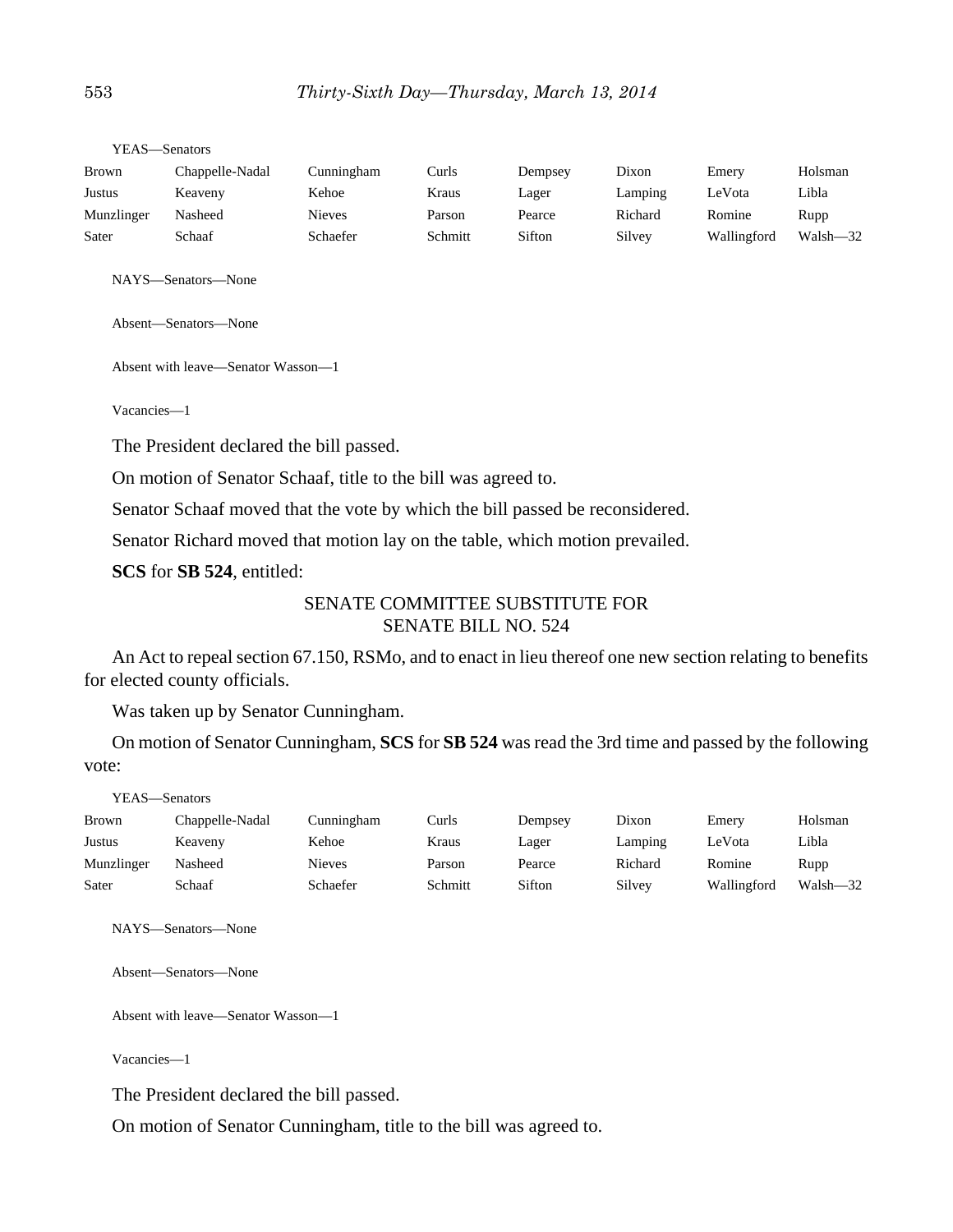Senator Cunningham moved that the vote by which the bill passed be reconsidered.

Senator Richard moved that motion lay on the table, which motion prevailed.

**SB 523**, introduced by Senator Emery, entitled:

An Act to amend chapter 167, RSMo, by adding thereto one new section relating to the use of radio frequency identification technology in school districts.

Was taken up.

On motion of Senator Emery, **SB 523** was read the 3rd time and passed by the following vote:

| YEAS-Senators |                                    |                |         |            |         |               |         |
|---------------|------------------------------------|----------------|---------|------------|---------|---------------|---------|
| Brown         | Chappelle-Nadal                    | Cunningham     | Dempsey | Dixon      | Emery   | Holsman       | Kehoe   |
| Kraus         | Lager                              | Lamping        | Libla   | Munzlinger | Nasheed | <b>Nieves</b> | Parson  |
| Pearce        | Richard                            | Romine         | Rupp    | Sater      | Schaaf  | Schaefer      | Schmitt |
| Sifton        | Silvey                             | Wallingford-27 |         |            |         |               |         |
| NAYS-Senators |                                    |                |         |            |         |               |         |
| Curls         | Justus                             | Keaveny        | LeVota  | Walsh-5    |         |               |         |
|               | Absent—Senators—None               |                |         |            |         |               |         |
|               | Absent with leave—Senator Wasson—1 |                |         |            |         |               |         |

Vacancies—1

The President declared the bill passed.

On motion of Senator Emery, title to the bill was agreed to.

Senator Emery moved that the vote by which the bill passed be reconsidered.

Senator Richard moved that motion lay on the table, which motion prevailed.

**SB 667**, introduced by Senator Schmitt, entitled:

An Act to repeal sections 105.010 and 252.002, RSMo, and to enact in lieu thereof three new sections relating to gubernatorial appointments.

Was taken up.

 $YFAS = S \cup S$ 

On motion of Senator Schmitt, **SB 667** was read the 3rd time and passed by the following vote:

| r EAS—Senators  |               |         |         |         |             |          |
|-----------------|---------------|---------|---------|---------|-------------|----------|
| Chappelle-Nadal | Cunningham    | Curls   | Dempsey | Dixon   | Emery       | Holsman  |
| Keaveny         | Kehoe         | Kraus   | Lager   | Lamping | LeVota      | Libla    |
| Nasheed         | <b>Nieves</b> | Parson  | Pearce  | Richard | Romine      | Rupp     |
| Schaaf          | Schaefer      | Schmitt | Sifton  | Silvey  | Wallingford | Walsh-32 |
|                 |               |         |         |         |             |          |

NAYS—Senators—None

Absent—Senators—None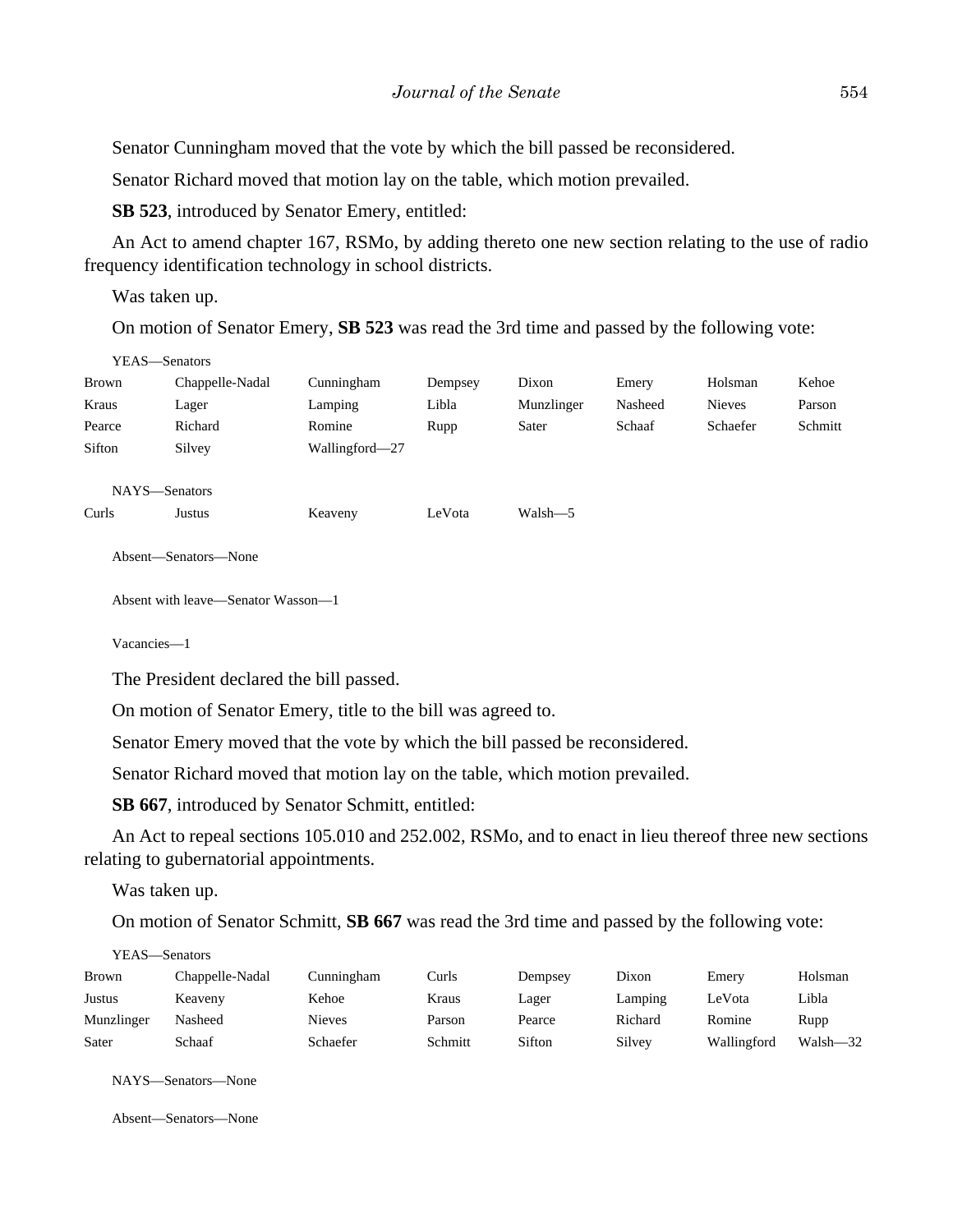Absent with leave—Senator Wasson—1

Vacancies—1

The President declared the bill passed.

On motion of Senator Schmitt, title to the bill was agreed to.

Senator Schmitt moved that the vote by which the bill passed be reconsidered.

Senator Richard moved that motion lay on the table, which motion prevailed.

**SB 689**, introduced by Senator Schmitt, et al, entitled:

An Act to repeal section 311.200, RSMo, and to enact in lieu thereof one new section relating to the sale of intoxicating liquor in the original package, with an effective date.

Was taken up.

YEAS—Senators

On motion of Senator Schmitt, **SB 689** was read the 3rd time and passed by the following vote:

|         | r EAS—Senators  |            |       |         |        |         |        |
|---------|-----------------|------------|-------|---------|--------|---------|--------|
| Brown   | Chappelle-Nadal | Cunningham | Curls | Dempsey | Dixon  | Holsman | Justus |
| Keaveny | Kehoe           | Kraus      | Lager | Lamping | LeVota | Libla   | Munz   |
|         |                 |            |       |         |        |         |        |

Keaveny Kehoe Kraus Lager Lamping LeVota Libla Munzlinger Nasheed Nieves Parson Pearce Richard Romine Rupp Sater Schaaf Schaefer Schmitt Sifton Silvey Wallingford Walsh-31

NAYS—Senator Emery—1

Absent—Senators—None

Absent with leave—Senator Wasson—1

Vacancies—1

The President declared the bill passed.

On motion of Senator Schmitt, title to the bill was agreed to.

Senator Schmitt moved that the vote by which the bill passed be reconsidered.

Senator Richard moved that motion lay on the table, which motion prevailed.

**SS** for **SB 691** was placed on the Informal Calendar.

**SCS** for **SB 672**, entitled:

# SENATE COMMITTEE SUBSTITUTE FOR SENATE BILL NO. 672

An Act to repeal sections 1.020, 56.010, 56.060, 56.067, 56.265, 56.363, 56.430, 56.805, 56.807, 56.816, and 211.411, RSMo, and to enact in lieu thereof thirteen new sections relating to county prosecutors.

Was taken up by Senator Parson.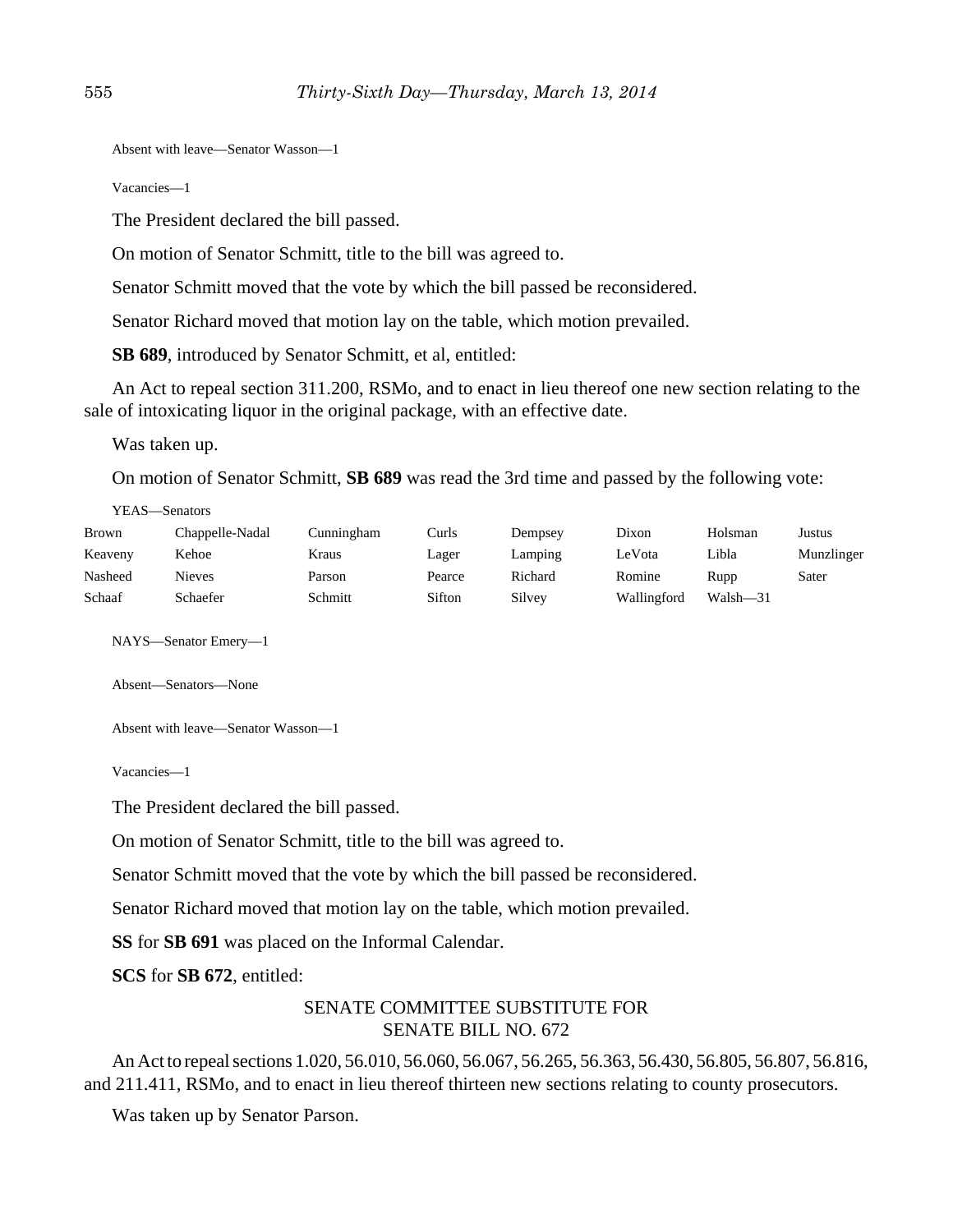# On motion of Senator Parson, **SCS** for **SB 672** was read the 3rd time and passed by the following vote:

YEAS—Senators

| <b>Brown</b> | Chappelle-Nadal | Cunningham    | Curls   | Dempsey | Dixon   | Emery       | Holsman  |
|--------------|-----------------|---------------|---------|---------|---------|-------------|----------|
| Justus       | Keaveny         | Kehoe         | Kraus   | Lager   | Lamping | LeVota      | Libla    |
| Munzlinger   | Nasheed         | <b>Nieves</b> | Parson  | Pearce  | Richard | Romine      | Rupp     |
| Sater        | Schaaf          | Schaefer      | Schmitt | Sifton  | Silvey  | Wallingford | Walsh-32 |

NAYS—Senators—None

Absent—Senators—None

Absent with leave—Senator Wasson—1

Vacancies—1

The President declared the bill passed.

On motion of Senator Parson, title to the bill was agreed to.

Senator Parson moved that the vote by which the bill passed be reconsidered.

Senator Richard moved that motion lay on the table, which motion prevailed.

**SB 773**, introduced by Senator Rupp, entitled:

An Act to repeal section 190.105, RSMo, and to enact in lieu thereof two new sections relating to emergency service providers.

Was taken up.

On motion of Senator Rupp, **SB 773** was read the 3rd time and passed by the following vote:

| YEAS—Senators |                 |            |         |         |         |             |              |
|---------------|-----------------|------------|---------|---------|---------|-------------|--------------|
| Brown         | Chappelle-Nadal | Cunningham | Curls   | Dempsey | Dixon   | Emery       | Holsman      |
| <b>Justus</b> | Keaveny         | Kehoe      | Kraus   | Lager   | Lamping | LeVota      | Libla        |
| Munzlinger    | Nasheed         | Nieves     | Parson  | Pearce  | Richard | Romine      | Rupp         |
| Sater         | Schaaf          | Schaefer   | Schmitt | Sifton  | Silvey  | Wallingford | $Walsh - 32$ |

NAYS—Senators—None

Absent—Senators—None

Absent with leave—Senator Wasson—1

Vacancies—1

The President declared the bill passed.

On motion of Senator Rupp, title to the bill was agreed to.

Senator Rupp moved that the vote by which the bill passed be reconsidered.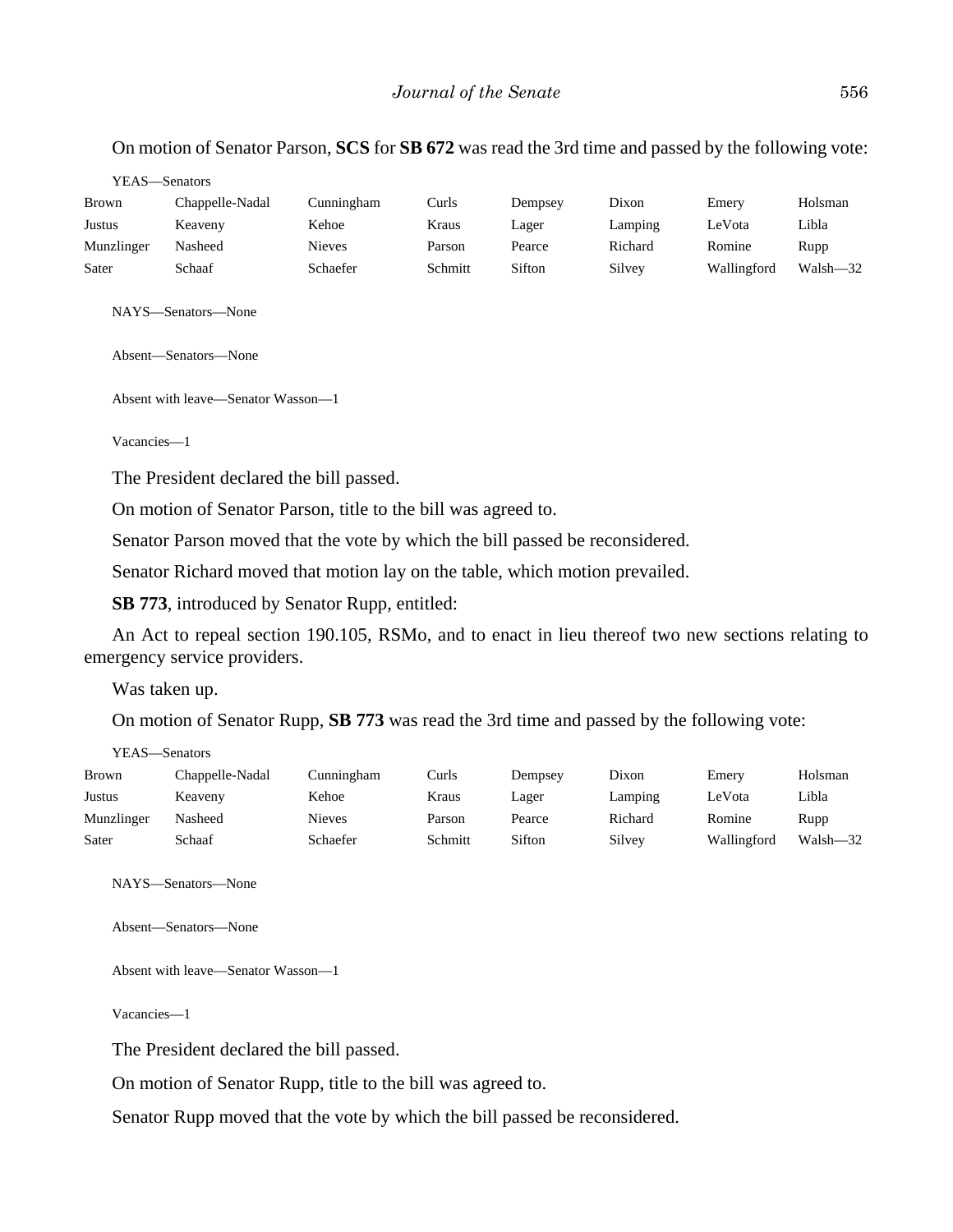Senator Richard moved that motion lay on the table, which motion prevailed.

**SB 859**, introduced by Senator Brown, entitled:

An Act to repeal section 340.396, RSMo, and to enact in lieu thereof one new section relating to the large animal veterinary student loan program.

Was taken up.

On motion of Senator Brown, **SB 859** was read the 3rd time and passed by the following vote:

| YEAS—Senators |                 |               |         |         |         |             |          |
|---------------|-----------------|---------------|---------|---------|---------|-------------|----------|
| <b>Brown</b>  | Chappelle-Nadal | Cunningham    | Curls   | Dempsey | Dixon   | Emery       | Holsman  |
| <b>Justus</b> | Keaveny         | Kehoe         | Kraus   | Lager   | Lamping | LeVota      | Libla    |
| Munzlinger    | Nasheed         | <b>Nieves</b> | Parson  | Pearce  | Richard | Romine      | Rupp     |
| Sater         | Schaaf          | Schaefer      | Schmitt | Sifton  | Silvey  | Wallingford | Walsh-32 |

NAYS—Senators—None

Absent—Senators—None

Absent with leave—Senator Wasson—1

Vacancies—1

The President declared the bill passed.

On motion of Senator Brown, title to the bill was agreed to.

Senator Brown moved that the vote by which the bill passed be reconsidered.

Senator Richard moved that motion lay on the table, which motion prevailed.

**SB 718**, introduced by Senator Richard, entitled:

An Act to repeal section 290.230, RSMo, and to enact in lieu thereof one new section relating to volunteer labor on public works projects.

Was taken up.

On motion of Senator Richard, **SB 718** was read the 3rd time and passed by the following vote:

|              | YEAS—Senators        |               |         |         |         |             |          |
|--------------|----------------------|---------------|---------|---------|---------|-------------|----------|
| <b>Brown</b> | Chappelle-Nadal      | Cunningham    | Curls   | Dempsey | Dixon   | Emery       | Holsman  |
| Justus       | Keaveny              | Kehoe         | Kraus   | Lager   | Lamping | LeVota      | Libla    |
| Munzlinger   | Nasheed              | <b>Nieves</b> | Parson  | Pearce  | Richard | Romine      | Rupp     |
| Sater        | Schaaf               | Schaefer      | Schmitt | Sifton  | Silvey  | Wallingford | Walsh-32 |
|              | NAYS—Senators—None   |               |         |         |         |             |          |
|              | Absent—Senators—None |               |         |         |         |             |          |

Absent with leave—Senator Wasson—1

Vacancies—1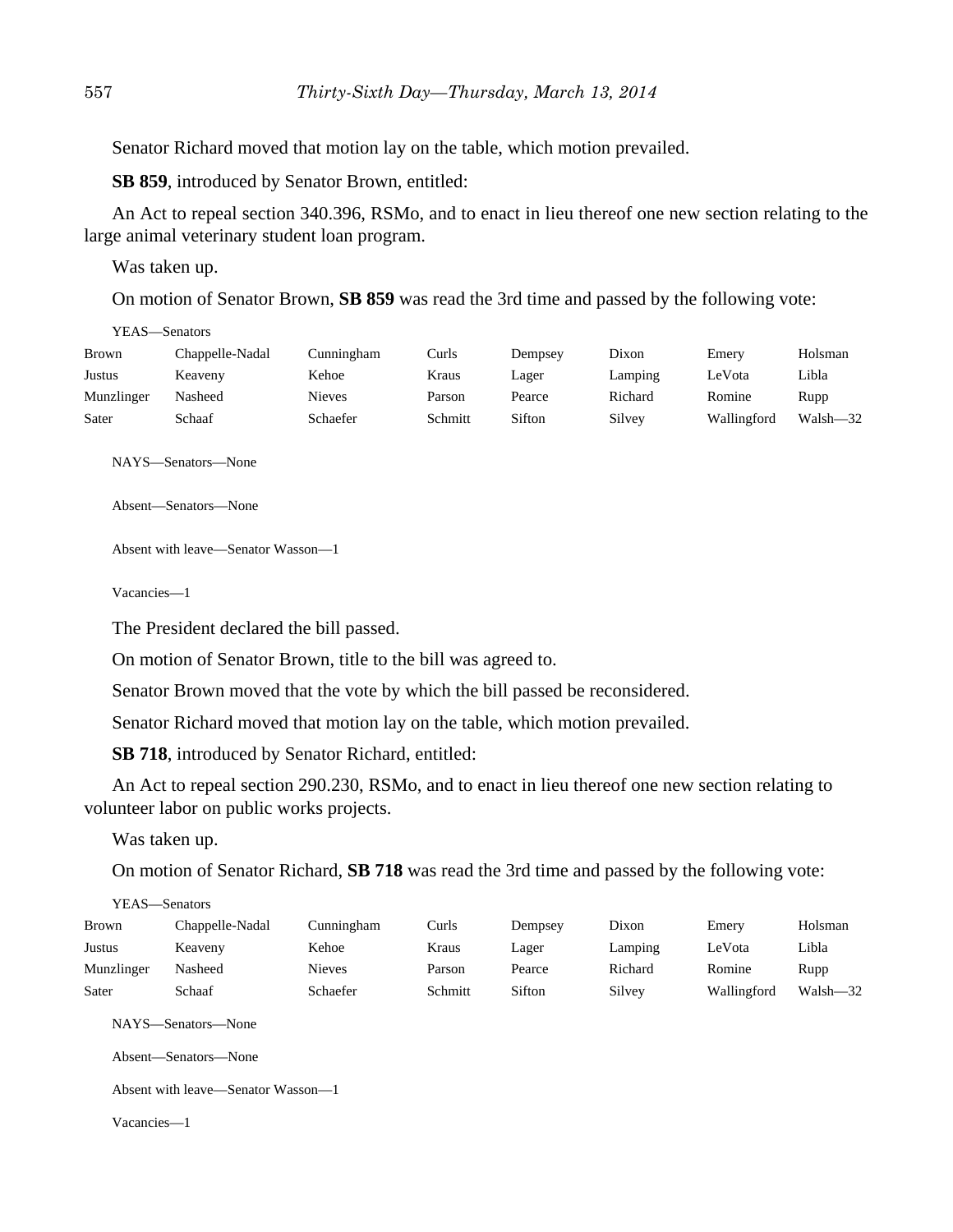The President declared the bill passed.

On motion of Senator Richard, title to the bill was agreed to.

Senator Richard moved that the vote by which the bill passed be reconsidered.

Senator Dempsey moved that motion lay on the table, which motion prevailed.

#### **SENATE BILLS FOR PERFECTION**

Senator Nasheed moved that **SB 731**, with **SCS** and **SA 3** (pending), be called from the Informal Calendar and again taken up for perfection, which motion prevailed.

**SA 3** was again taken up.

At the request of Senator Nasheed, **SB 731**, with **SCS** and **SA 3** (pending), was placed on the Informal Calendar.

#### **THIRD READING OF SENATE BILLS**

**SB 701**, introduced by Senator Lager, entitled:

An Act to amend chapter 168, RSMo, by adding thereto one new section relating to school superintendents.

Was called from the Consent Calendar and taken up.

On motion of Senator Lager, **SB 701** was read the 3rd time and passed by the following vote:

YEAS—Senators

| <b>Brown</b> | Chappelle-Nadal | Cunningham | Curls  | Dempsey | Dixon       | Emery    | Holsman    |
|--------------|-----------------|------------|--------|---------|-------------|----------|------------|
| Justus       | Keaveny         | Kehoe      | Kraus  | Lager   | LeVota      | Libla    | Munzlinger |
| Nasheed      | Nieves          | Parson     | Pearce | Richard | Romine      | Rupp     | Sater      |
| Schaaf       | Schaefer        | Schmitt    | Sifton | Silvey  | Wallingford | Walsh-31 |            |

NAYS—Senators—None

Absent—Senator Lamping—1

Absent with leave—Senator Wasson—1

Vacancies—1

The President declared the bill passed.

On motion of Senator Lager, title to the bill was agreed to.

Senator Lager moved that the vote by which the bill passed be reconsidered.

Senator Richard moved that motion lay on the table, which motion prevailed.

**SB 631**, introduced by Senator Wallingford, entitled:

An Act to repeal section 115.135, RSMo, and to enact in lieu thereof one new section relating to military and overseas voter registration.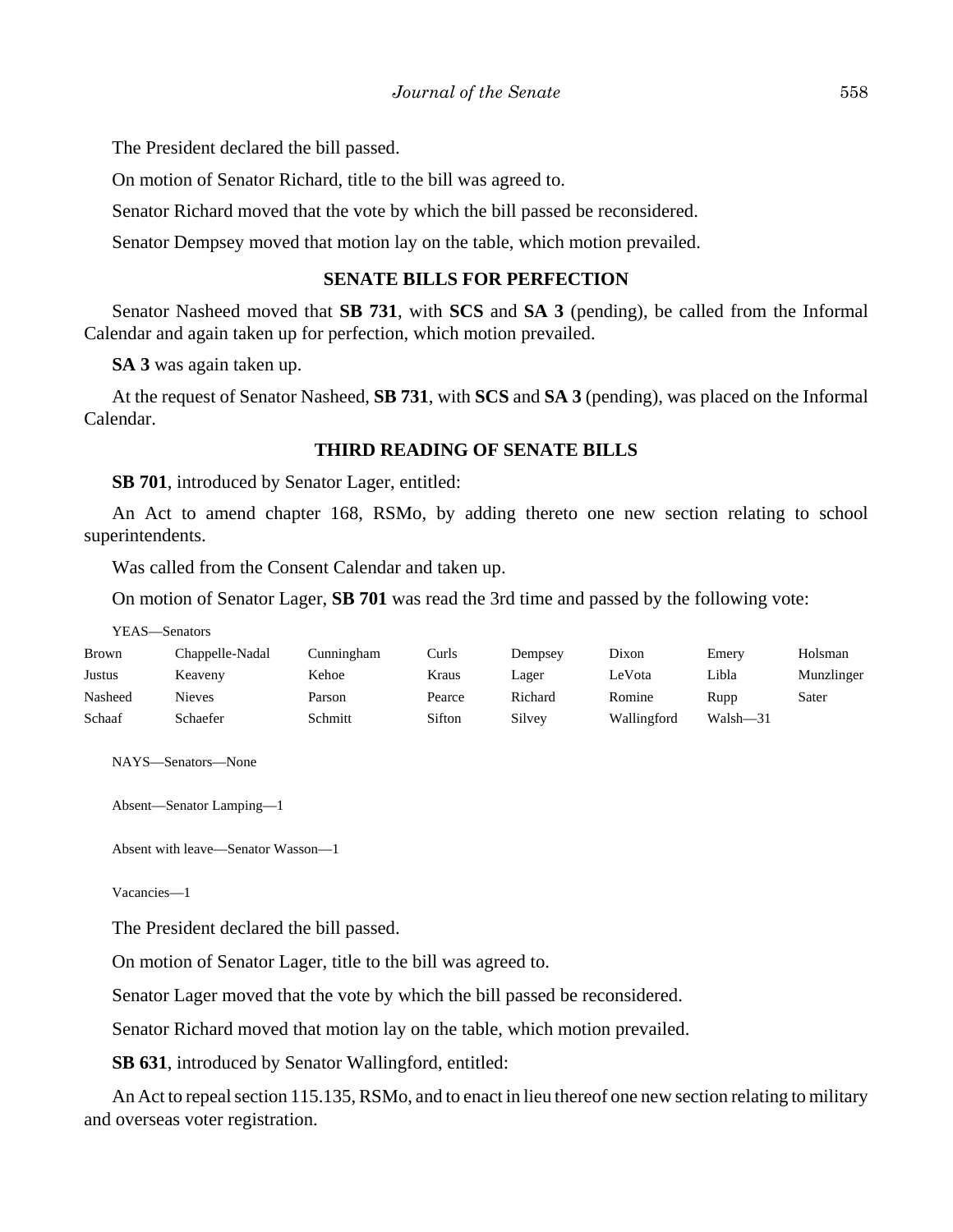Was called from the Consent Calendar and taken up.

On motion of Senator Wallingford, **SB 631** was read the 3rd time and passed by the following vote:

| YEAS—Senators |                 |            |        |         |             |              |            |  |
|---------------|-----------------|------------|--------|---------|-------------|--------------|------------|--|
| <b>Brown</b>  | Chappelle-Nadal | Cunningham | Curls  | Dempsey | Dixon       | Emery        | Holsman    |  |
| Justus        | Keaveny         | Kehoe      | Kraus  | Lager   | LeVota      | Libla        | Munzlinger |  |
| Nasheed       | Nieves          | Parson     | Pearce | Richard | Romine      | Rupp         | Sater      |  |
| Schaaf        | Schaefer        | Schmitt    | Sifton | Silvey  | Wallingford | $Walsh - 31$ |            |  |

NAYS—Senators—None

Absent—Senator Lamping—1

Absent with leave—Senator Wasson—1

Vacancies—1

The President declared the bill passed.

On motion of Senator Wallingford, title to the bill was agreed to.

Senator Wallingford moved that the vote by which the bill passed be reconsidered.

Senator Richard moved that motion lay on the table, which motion prevailed.

**SB 766**, introduced by Senator Keaveny, entitled:

An Act to repeal sections 400.9-102, 400.9-105, 400.9-311, 400.9-317, 400.9-326, 400.9-503, 400.9- 507, 400.9-516, 400.9-607, 400.9-802, 400.9-805, 400.9-806, and 400.2A-103, RSMo, and to enact in lieu thereof thirteen new sections relating to secured transactions.

Was called from the Consent Calendar and taken up.

On motion of Senator Keaveny, **SB 766** was read the 3rd time and passed by the following vote:

| Brown   | Chappelle-Nadal | Cunningham | Curls  | Dempsey | Dixon       | Emery    | Holsman    |
|---------|-----------------|------------|--------|---------|-------------|----------|------------|
| Justus  | Keaveny         | Kehoe      | Kraus  | Lager   | LeVota      | Libla    | Munzlinger |
| Nasheed | Nieves          | Parson     | Pearce | Richard | Romine      | Rupp     | Sater      |
| Schaaf  | Schaefer        | Schmitt    | Sifton | Silvey  | Wallingford | Walsh-31 |            |

NAYS—Senators—None

Absent—Senator Lamping—1

Absent with leave—Senator Wasson—1

Vacancies—1

The President declared the bill passed.

On motion of Senator Keaveny, title to the bill was agreed to.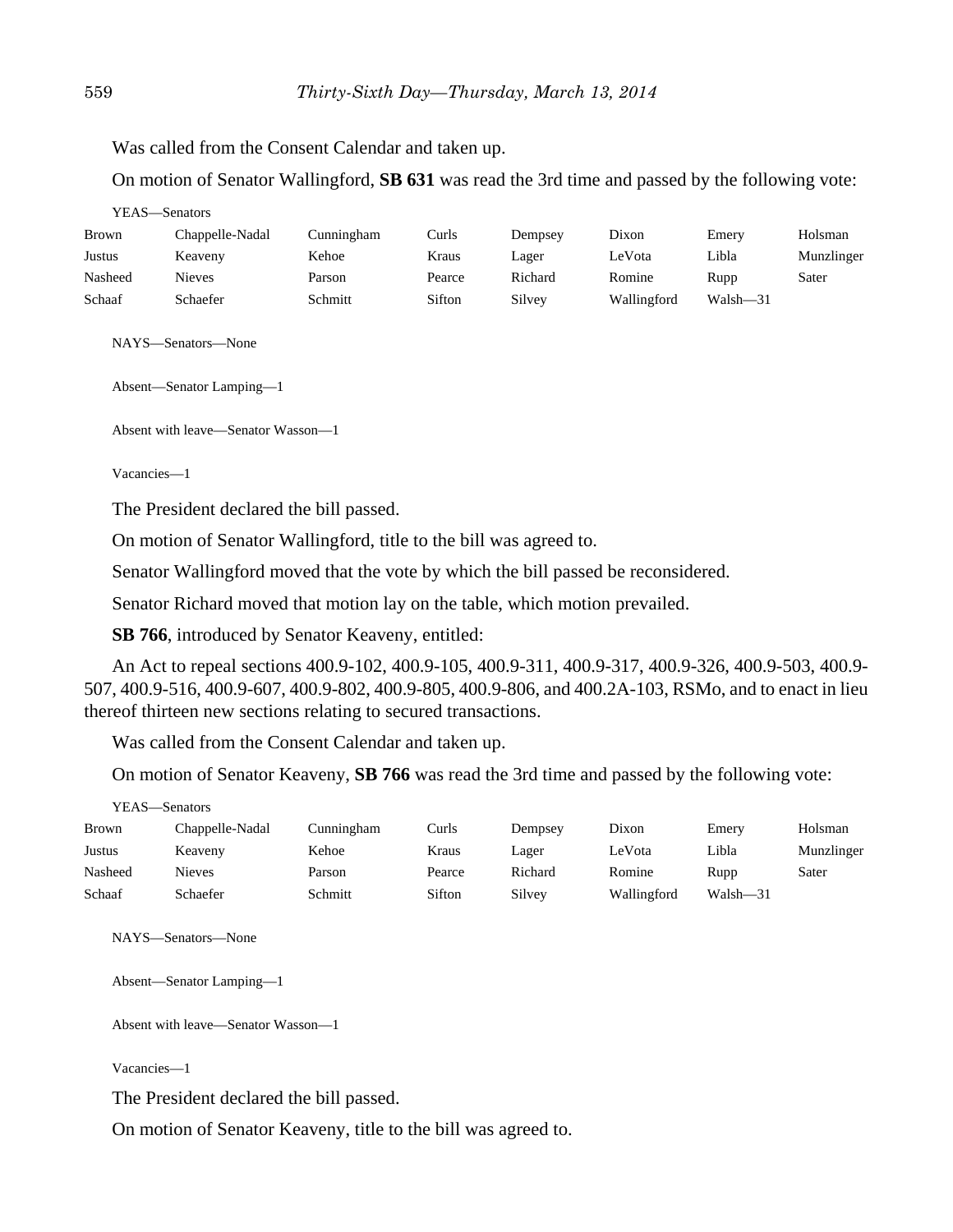Senator Keaveny moved that the vote by which the bill passed be reconsidered.

Senator Richard moved that motion lay on the table, which motion prevailed.

**SB 796**, introduced by Senator Parson, entitled:

An Act to repeal section 451.040, RSMo, and to enact in lieu thereof one new section relating to marriage licenses, with an existing penalty provision.

Was called from the Consent Calendar and taken up.

On motion of Senator Parson, **SB 796** was read the 3rd time and passed by the following vote:

| YEAS—Senators |                 |            |        |         |             |          |            |
|---------------|-----------------|------------|--------|---------|-------------|----------|------------|
| <b>Brown</b>  | Chappelle-Nadal | Cunningham | Curls  | Dempsey | Dixon       | Emery    | Holsman    |
| Justus        | Keaveny         | Kehoe      | Kraus  | Lager   | LeVota      | Libla    | Munzlinger |
| Nasheed       | <b>Nieves</b>   | Parson     | Pearce | Richard | Romine      | Rupp     | Sater      |
| Schaaf        | Schaefer        | Schmitt    | Sifton | Silvey  | Wallingford | Walsh-31 |            |

NAYS—Senators—None

```
Absent—Senator Lamping—1
```
Absent with leave—Senator Wasson—1

Vacancies—1

 $\overline{y}$ 

The President declared the bill passed.

On motion of Senator Parson, title to the bill was agreed to.

Senator Parson moved that the vote by which the bill passed be reconsidered.

Senator Richard moved that motion lay on the table, which motion prevailed.

# **MESSAGES FROM THE HOUSE**

The following messages were received from the House of Representatives through its Chief Clerk:

Mr. President: I am instructed by the House of Representatives to inform the Senate that the House has taken up and passed **HCS** for **HJR 56**, entitled:

Joint Resolution submitting to the qualified voters of Missouri, an amendment to article I of the Constitution of Missouri, and adopting one new section relating to parental rights.

In which the concurrence of the Senate is respectfully requested.

Read 1st time.

Also,

Mr. President: I am instructed by the House of Representatives to inform the Senate that the House has taken up and passed **HB 1506**, entitled:

An Act to amend chapter 620, RSMo, by adding thereto one new section relating to rural regional development grants.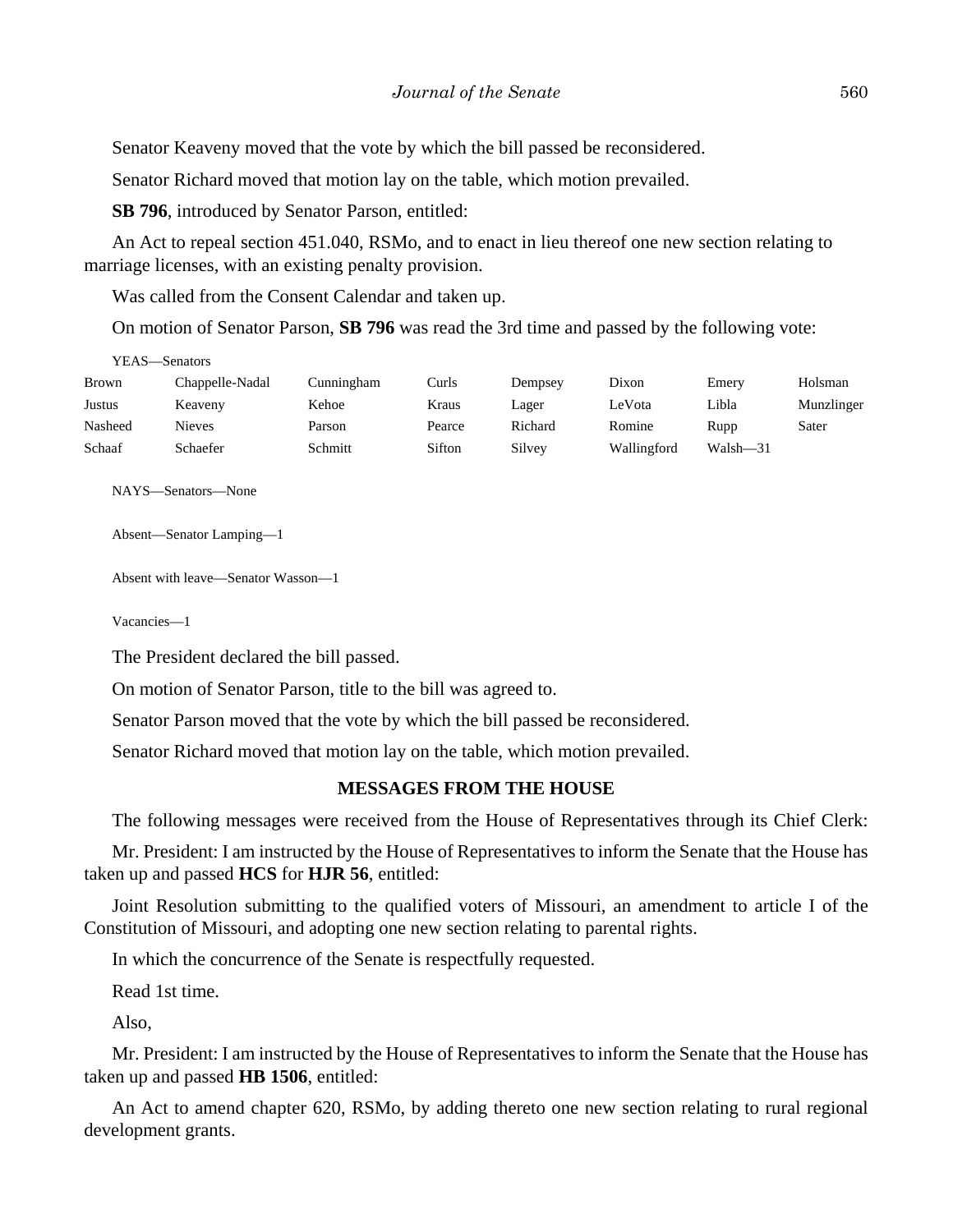In which the concurrence of the Senate is respectfully requested.

Read 1st time.

Also,

Mr. President: I am instructed by the House of Representatives to inform the Senate that the House has taken up and passed **HB 1388**, entitled:

An Act to amend chapter 542, RSMo, by adding thereto one new section relating to location information of an electronic device, with a penalty provision.

In which the concurrence of the Senate is respectfully requested.

Read 1st time.

Also,

Mr. President: I am instructed by the House of Representatives to inform the Senate that the House has taken up and passed **HB 1573**, entitled:

An Act to repeal sections 70.210, 92.077, 190.105, 190.300, 190.308, 190.400, 190.410, 190.420, 190.430, 190.440, 650.320, 650.325, 650.330, and 650.340, RSMo, and to enact in lieu thereof fourteen new sections relating to emergency communications service, with penalty provisions.

In which the concurrence of the Senate is respectfully requested.

Read 1st time.

Also,

Mr. President: I am instructed by the House of Representatives to inform the Senate that the House has taken up and passed **HB 1136**, entitled:

An Act to repeal sections 115.013, 115.104, 115.121, 115.221, 115.231, 115.237, 115.251, 115.253, 115.255, 115.257, 115.261, 115.263, 115.265, 115.267, 115.269, 115.271, 115.273, 115.301, 115.305, 115.342, 115.346, 115.417, 115.420, 115.431, 115.443, 115.453, 115.475, 115.477, 115.479, 115.483, 115.485, 115.487, 115.489, 115.495, and 115.503, RSMo, and to enact in lieu thereof twenty-six new sections relating to elections.

In which the concurrence of the Senate is respectfully requested.

Read 1st time.

Also,

Mr. President: I am instructed by the House of Representatives to inform the Senate that the House has taken up and passed **HCS** for **HB 1156**, entitled:

An Act to amend chapter 192, RSMo, by adding thereto one new section relating to the money follows the person program, with an expiration date.

In which the concurrence of the Senate is respectfully requested.

Read 1st time.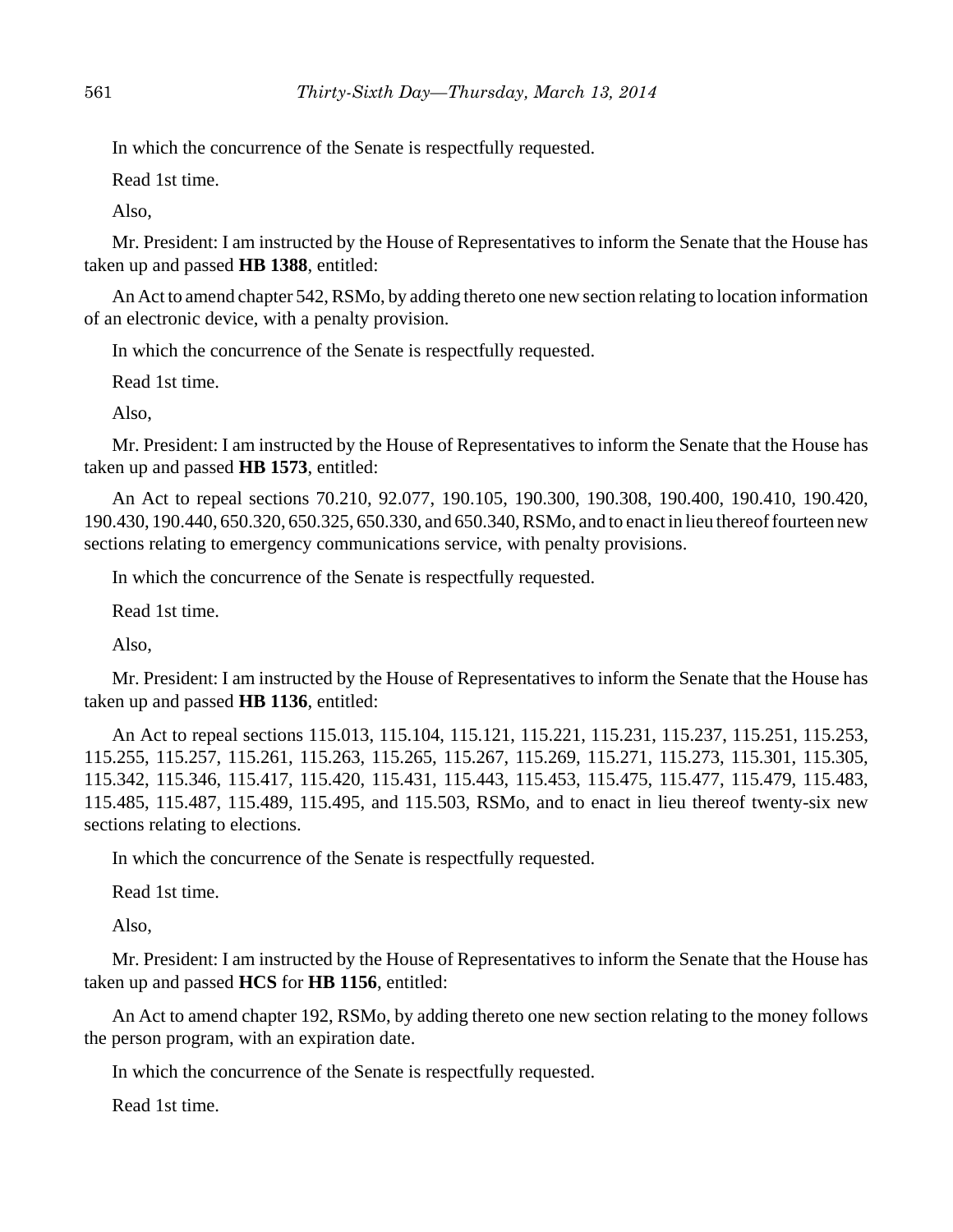Also,

Mr. President: I am instructed by the House of Representatives to inform the Senate that the House has taken up and passed **HB 1411**, entitled:

An Act to amend chapter 577, RSMo, by adding thereto one new section relating to tanning facilities, with a penalty provision.

In which the concurrence of the Senate is respectfully requested.

Read 1st time.

Also,

Mr. President: I am instructed by the House of Representatives to inform the Senate that the House has taken up and passed **HCS** for **HB 1559**, entitled:

An Act to amend chapter 620, RSMo, by adding thereto one new section relating to the Missouri startup cloud program.

In which the concurrence of the Senate is respectfully requested.

Read 1st time.

#### **CONCURRENT RESOLUTIONS**

Senator Parson moved that **SCR 31** be taken up for adoption, which motion prevailed.

On motion of Senator Parson, **SCR 31** was adopted by the following vote:

YEAS—Senators

| <b>Brown</b> | Chappelle-Nadal | Cunningham | Curls  | Dempsey | Dixon       | Emery    | Holsman    |
|--------------|-----------------|------------|--------|---------|-------------|----------|------------|
| Justus       | Keaveny         | Kehoe      | Kraus  | Lager   | LeVota      | Libla    | Munzlinger |
| Nasheed      | <b>Nieves</b>   | Parson     | Pearce | Richard | Romine      | Rupp     | Sater      |
| Schaaf       | Schaefer        | Schmitt    | Sifton | Silvey  | Wallingford | Walsh—31 |            |

NAYS—Senators—None

Absent—Senator Lamping—1

Absent with leave—Senator Wasson—1

Vacancies—1

President Pro Tem Dempsey assumed the Chair.

Senator Schaaf moved that **SCR 32** be taken up for adoption, which motion prevailed.

On motion of Senator Schaaf, **SCR 32** was adopted by the following vote:

| <b>Brown</b>  | Chappelle-Nadal | Cunningham | Curls   | Dempsey     | Dixon    | Emery      | Holsman |
|---------------|-----------------|------------|---------|-------------|----------|------------|---------|
| Justus        | Keaveny         | Kraus      | Lager   | LeVota      | Libla    | Munzlinger | Nasheed |
| <b>Nieves</b> | Parson          | Pearce     | Richard | Romine      | Rupp     | Sater      | Schaaf  |
| Schaefer      | Schmitt         | Sifton     | Silvey  | Wallingford | Walsh-30 |            |         |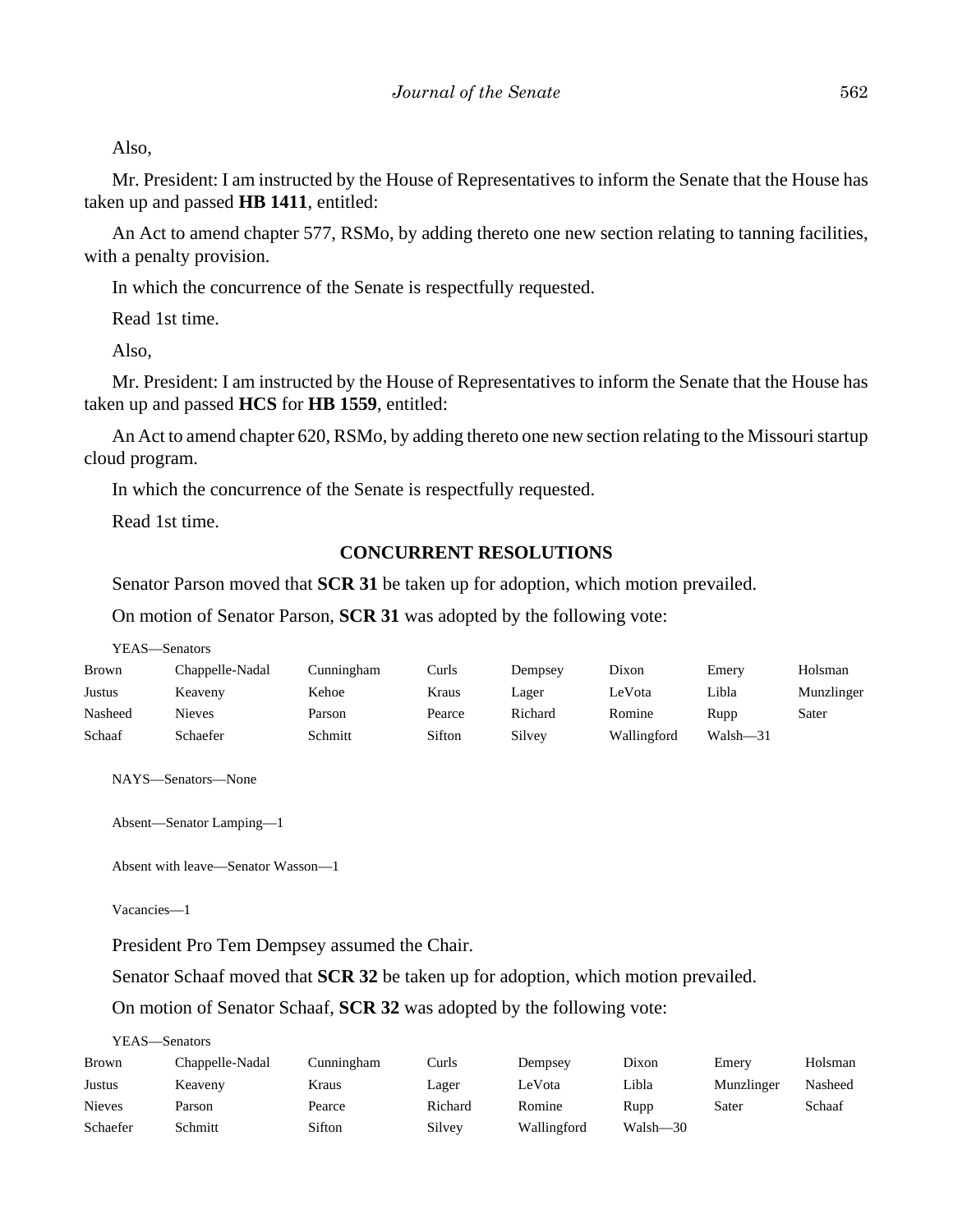NAYS—Senators—None

Absent—Senators

#### Kehoe Lamping—2

Absent with leave—Senator Wasson—1

Vacancies—1

#### **REPORTS OF STANDING COMMITTEES**

Senator Rupp, Chairman of the Committee on Small Business, Insurance and Industry, submitted the following reports:

Mr. President: Your Committee on Small Business, Insurance and Industry, to which was referred **SB 741**, begs leave to report that it has considered the same and recommends that the bill do pass.

Also,

Mr. President: Your Committee on Small Business, Insurance and Industry, to which was referred **SB 692**, begs leave to report that it has considered the same and recommends that the bill do pass.

Senator Lager, Chairman of the Committee on Commerce, Consumer Protection, Energy and the Environment, submitted the following report:

Mr. President: Your Committee on Commerce, Consumer Protection, Energy and the Environment, to which was referred **SB 601**, begs leave to report that it has considered the same and recommends that the bill do pass.

Senator Pearce, Chairman of the Committee on Education, submitted the following reports:

Mr. President: Your Committee on Education, to which was referred **SB 907**, begs leave to report that it has considered the same and recommends that the bill do pass and be placed on the Consent Calendar.

Also,

Mr. President: Your Committee on Education, to which was referred **SB 719**, begs leave to report that it has considered the same and recommends that the bill do pass.

Also,

Mr. President: Your Committee on Education, to which was referred **SB 699**, begs leave to report that it has considered the same and recommends that the bill do pass.

Senator Schmitt, Chairman of the Committee on Jobs, Economic Development and Local Government, submitted the following reports:

Mr. President: Your Committee on Jobs, Economic Development and Local Government, to which was referred **SB 767**, begs leave to report that it has considered the same and recommends that the Senate Committee Substitute, hereto attached, do pass.

Also,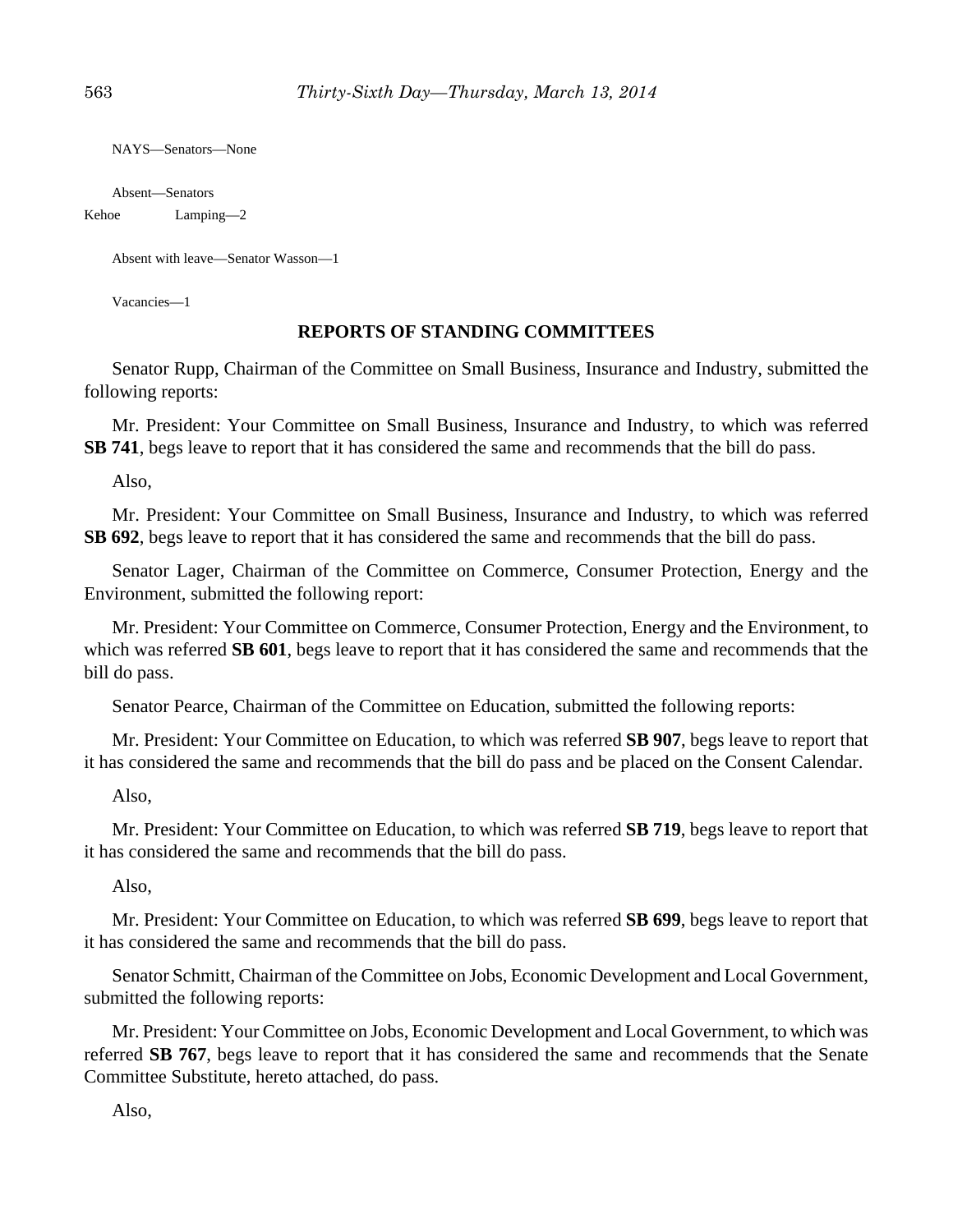Mr. President: Your Committee on Jobs, Economic Development and Local Government, to which was referred **SB 854**, begs leave to report that it has considered the same and recommends that the Senate Committee Substitute, hereto attached, do pass.

Senator Nieves, Chairman of the Committee on General Laws, submitted the following reports:

Mr. President: Your Committee on General Laws, to which was referred **SB 656**, begs leave to report that it has considered the same and recommends that the bill do pass.

Also,

Mr. President: Your Committee on General Laws, to which was referred **SB 599**, begs leave to report that it has considered the same and recommends that the Senate Committee Substitute, hereto attached, do pass.

Senator Munzlinger, Chairman of the Committee on Agriculture, Food Production and Outdoor Resources, submitted the following report:

Mr. President: Your Committee on Agriculture, Food Production and Outdoor Resources, to which was referred **SB 850**, begs leave to report that it has considered the same and recommends that the Senate Committee Substitute, hereto attached, do pass and be placed on the Consent Calendar.

On behalf of Senator Wasson, Chairman of the Committee on Financial and Governmental Organizations and Elections, Senator Cunningham submitted the following reports:

Mr. President: Your Committee on Financial and Governmental Organizations and Elections, to which was referred **SB 808**, begs leave to report that it has considered the same and recommends that the Senate Committee Substitute, hereto attached, do pass and be placed on the Consent Calendar.

Also,

Mr. President: Your Committee on Financial and Governmental Organizations and Elections, to which was referred **SB 874**, begs leave to report that it has considered the same and recommends that the bill do pass and be placed on the Consent Calendar.

Also,

Mr. President: Your Committee on Financial and Governmental Organizations and Elections, to which was referred **SB 708**, begs leave to report that it has considered the same and recommends that the bill do pass.

Also,

Mr. President: Your Committee on Financial and Governmental Organizations and Elections, to which was referred **SB 782**, begs leave to report that it has considered the same and recommends that the bill do pass.

Senator Dixon, Chairman of the Committee on the Judiciary and Civil and Criminal Jurisprudence, submitted the following reports:

Mr. President: Your Committee on the Judiciary and Civil and Criminal Jurisprudence, to which was referred **SB 499**, begs leave to report that it has considered the same and recommends that the bill do pass.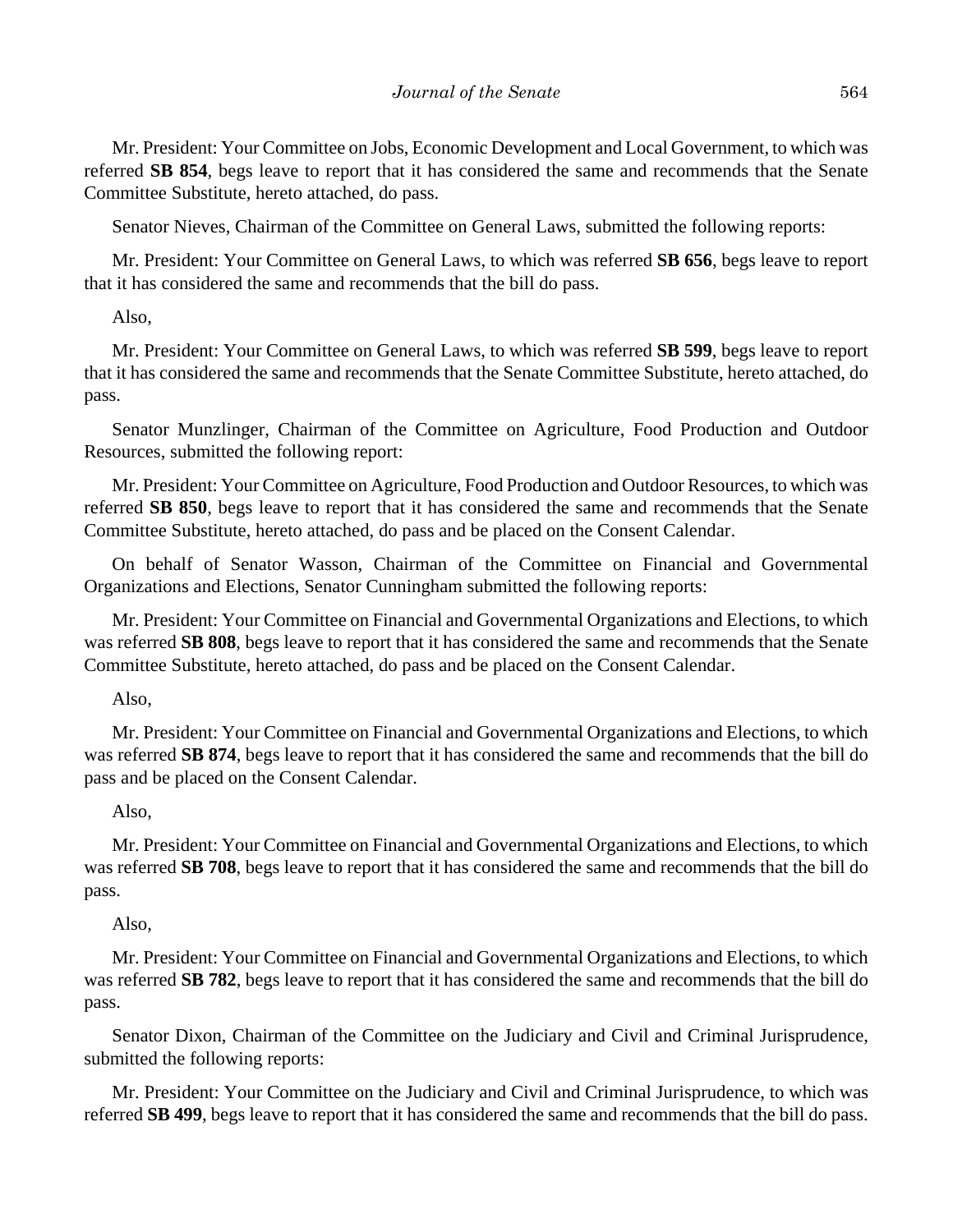Also,

Mr. President: Your Committee on the Judiciary and Civil and Criminal Jurisprudence, to which was referred **SJR 27**, begs leave to report that it has considered the same and recommends that the Senate Committee Substitute, hereto attached, do pass.

Also,

Mr. President: Your Committee on the Judiciary and Civil and Criminal Jurisprudence, to which was referred **SB 490**, begs leave to report that it has considered the same and recommends that the Senate Committee Substitute, hereto attached, do pass.

Senator Parson, Chairman of the Committee on Governmental Accountability and Fiscal Oversight, submitted the following reports:

Mr. President: Your Committee on Governmental Accountability and Fiscal Oversight, to which was referred **SB 674**, begs leave to report that it has considered the same and recommends that the bill do pass.

Also,

Mr. President: Your Committee on Governmental Accountability and Fiscal Oversight, to which was referred **SB 644**, begs leave to report that it has considered the same and recommends that the bill do pass.

Also,

Mr. President: Your Committee on Governmental Accountability and Fiscal Oversight, to which was referred **SB 680**, begs leave to report that it has considered the same and recommends that the Senate Committee Substitute, hereto attached, do pass.

Senator Kraus, Chairman of the Committee on Ways and Means, submitted the following reports:

Mr. President: Your Committee on Ways and Means, to which was referred **SB 829**, begs leave to report that it has considered the same and recommends that the Senate Committee Substitute, hereto attached, do pass.

#### Also,

Mr. President: Your Committee on Ways and Means, to which was referred **SB 584**, begs leave to report that it has considered the same and recommends that the bill do pass.

#### Also,

Mr. President: Your Committee on Ways and Means, to which was referred **SB 777**, begs leave to report that it has considered the same and recommends that the Senate Committee Substitute, hereto attached, do pass.

Senator Brown, Chairman of the Committee on Veterans' Affairs and Health, submitted the following reports:

Mr. President: Your Committee on Veterans' Affairs and Health, to which was referred **SB 739**, begs leave to report that it has considered the same and recommends that the Senate Committee Substitute, hereto attached, do pass.

Also,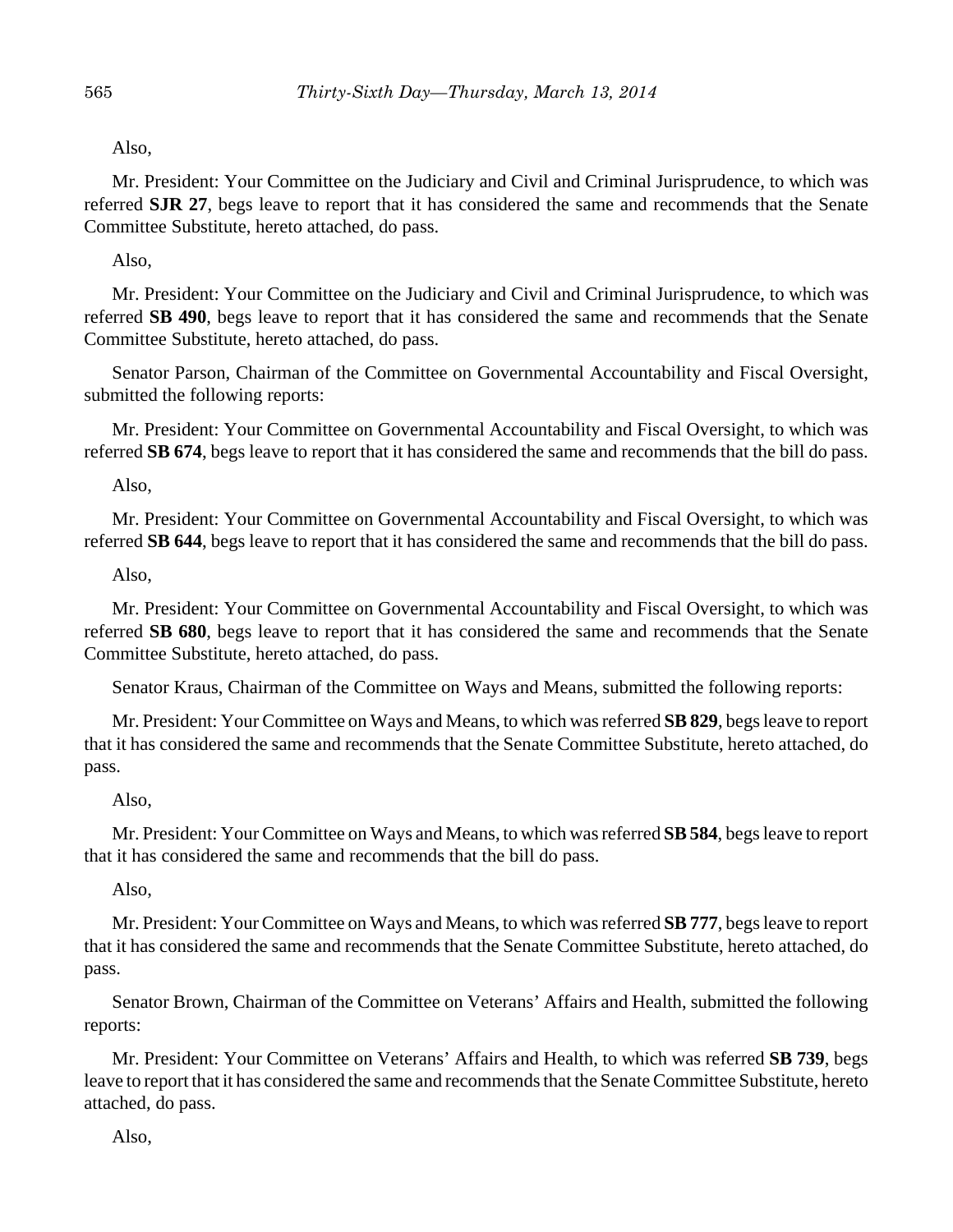Mr. President: Your Committee on Veterans' Affairs and Health, to which was referred **SB 553**, begs leave to report that it has considered the same and recommends that the Senate Committee Substitute, hereto attached, do pass.

Senator Kehoe, Chairman of the Committee on Transportation and Infrastructure, submitted the following reports:

Mr. President: Your Committee on Transportation and Infrastructure, to which was referred **SB 707**, begs leave to report that it has considered the same and recommends that the Senate Committee Substitute, hereto attached, do pass.

Also,

Mr. President: Your Committee on Transportation and Infrastructure, to which was referred **SB 785**, begs leave to report that it has considered the same and recommends that the Senate Committee Substitute, hereto attached, do pass.

Also,

Mr. President: Your Committee on Transportation and Infrastructure, to which was referred **SB 818**, begs leave to report that it has considered the same and recommends that the bill do pass.

On behalf of Senator Lamping, Chairman of the Committee on Seniors, Families and Pensions, Senator Richard submitted the following report:

Mr. President: Your Committee on Seniors, Families and Pensions, to which was referred **SB 875**, begs leave to report that it has considered the same and recommends that the Senate Committee Substitute, hereto attached, do pass and be placed on the Consent Calendar.

#### **MESSAGES FROM THE HOUSE**

The following messages were received from the House of Representatives through its Chief Clerk:

Mr. President: I am instructed by the House of Representatives to inform the Senate that the House has taken up and passed **HCS** for **HB 1902**, entitled:

An Act to repeal sections 115.123 and 115.755, RSMo, and to enact in lieu thereof two new sections relating to the presidential primary election date.

In which the concurrence of the Senate is respectfully requested.

Read 1st time.

Also,

Mr. President: I am instructed by the House of Representatives to inform the Senate that the House has taken up and passed **HCS** for **HB 1610**, entitled:

An Act to repeal sections 135.710 and 137.010, RSMo, and to enact in lieu thereof three new sections relating to alternative fuels.

In which the concurrence of the Senate is respectfully requested.

Read 1st time.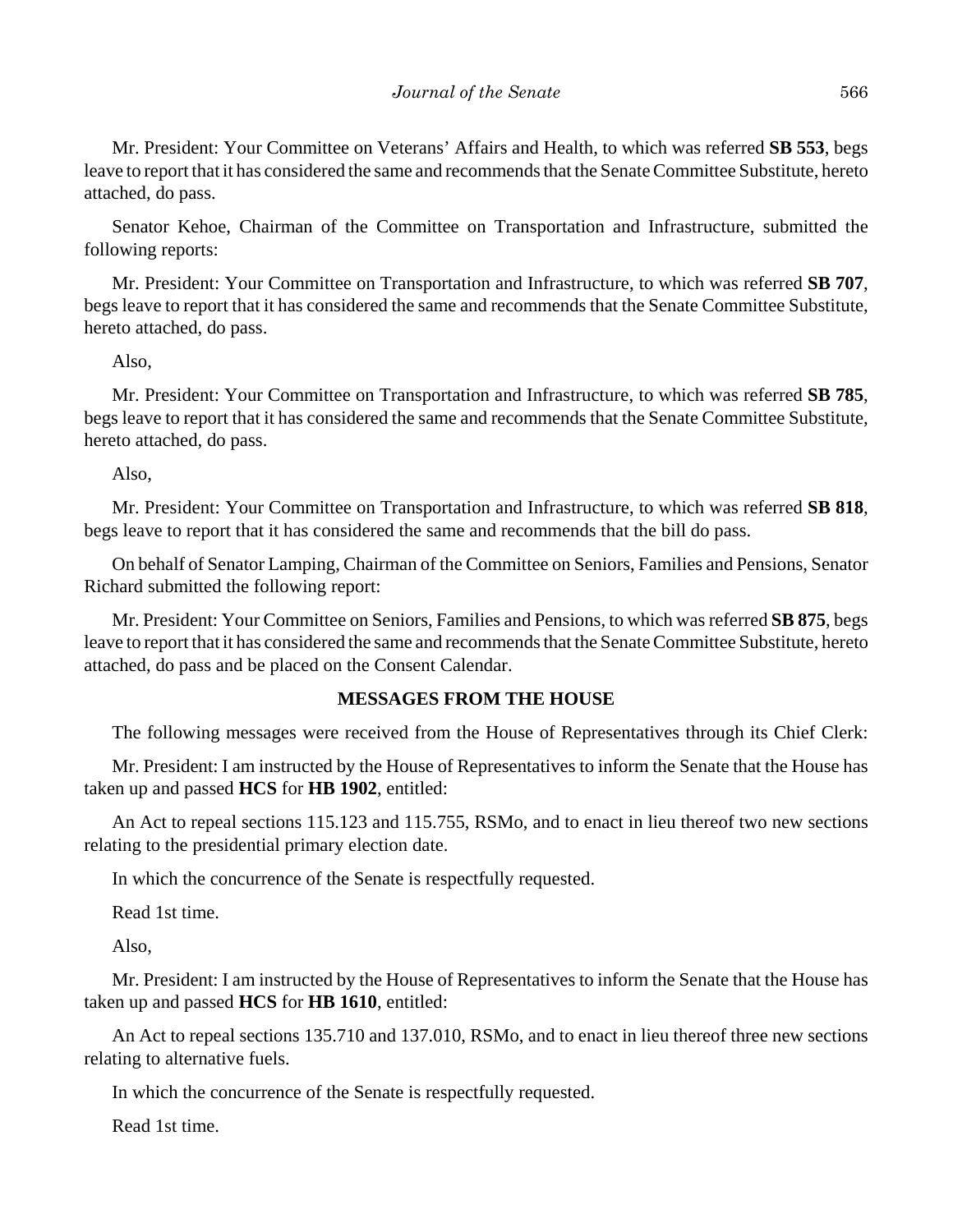Also,

Mr. President: I am instructed by the House of Representatives to inform the Senate that the House has taken up and passed **HCS** for **HB 1410**, entitled:

An Act to repeal sections 512.180, 534.060, 534.350, 534.360, 534.380, 535.030, 535.110, 535.160, 535.170, 535.200, and 535.210, RSMo, and to enact in lieu thereof eleven new sections relating to landlord tenant actions.

In which the concurrence of the Senate is respectfully requested.

Read 1st time.

Senator Kehoe assumed the Chair.

Senator Pearce assumed the Chair.

## **SECOND READING OF SENATE BILLS**

The following Bills were read the 2nd time and referred to the Committees indicated:

- **SB 911**––Judiciary and Civil and Criminal Jurisprudence.
- **SB 912**––Jobs, Economic Development and Local Government.
- **SB 913**––Financial and Governmental Organizations and Elections.
- **SB 914—Commerce, Consumer Protection, Energy and the Environment.**
- **SB 915**––Judiciary and Civil and Criminal Jurisprudence.
- **SB 916**—Judiciary and Civil and Criminal Jurisprudence.
- **SB 917**––Jobs, Economic Development and Local Government.
- **SB 918**––Veterans' Affairs and Health.
- **SB 919**––Progress and Development.
- **SB 920**––Agriculture, Food Production and Outdoor Resources.
- **SB 921**—Governmental Accountability and Fiscal Oversight.
- **SB 922**––Jobs, Economic Development and Local Government.
- **SB 923**––Jobs, Economic Development and Local Government.
- **SB 924**––Governmental Accountability and Fiscal Oversight.
- **SB 925**––Rules, Joint Rules, Resolutions and Ethics.
- **SB 926**––Jobs, Economic Development and Local Government.
- **SB 927**––Rules, Joint Rules, Resolutions and Ethics.
- **SB 928**––Rules, Joint Rules, Resolutions and Ethics.
- **SB 929**––Rules, Joint Rules, Resolutions and Ethics.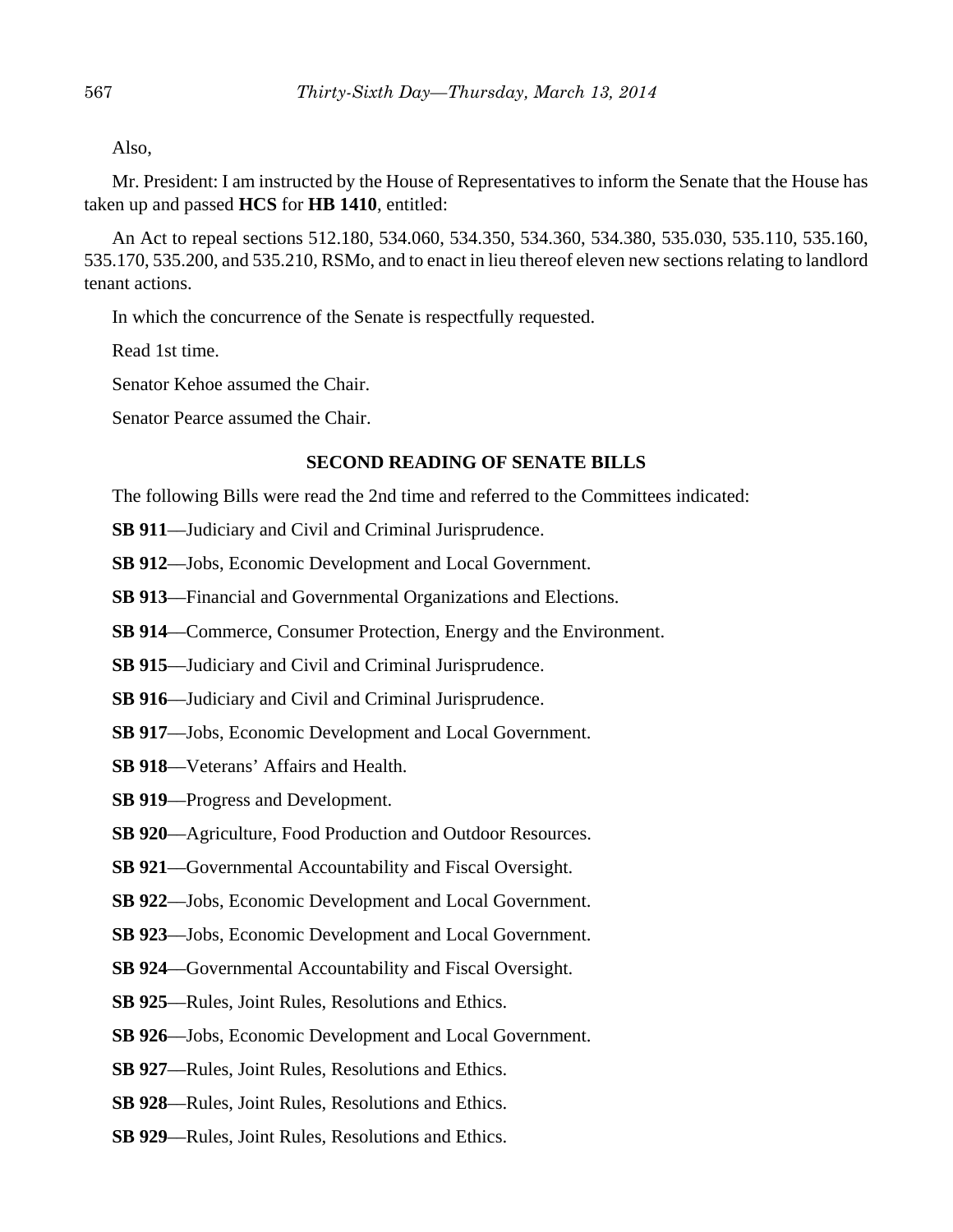- **SB 930**––Financial and Governmental Organizations and Elections.
- **SB 931**––Education.
- **SB 932**––Education.
- **SB 933**––General Laws.
- **SB 934**––Small Business, Insurance and Industry.
- **SB 935**––Commerce, Consumer Protection, Energy and the Environment.
- **SB 936**––Jobs, Economic Development and Local Government.
- **SB 937**––Veterans' Affairs and Health.
- **SB 938**––Education.
- **SB 939**––Jobs, Economic Development and Local Government.
- **SB 940**––Transportation and Infrastructure.
- **SB 941**––Education.
- **SB 942**––Financial and Governmental Organizations and Elections.
- **SB 943**––Seniors, Families and Pensions.
- **SB 944—Commerce, Consumer Protection, Energy and the Environment.**
- **SB 945**––Judiciary and Civil and Criminal Jurisprudence.
- **SB 946**––Small Business, Insurance and Industry.
- **SB 947**––Education.
- **SB 948**––Small Business, Insurance and Industry.
- **SB 949**––Transportation and Infrastructure.
- **SB 950**––Jobs, Economic Development and Local Government.

#### **HOUSE BILLS ON SECOND READING**

The following Bills were read the 2nd time and referred to the Committees indicated:

- **HB 1430**—Veterans' and Affairs and Health.
- **HCS** for **HB 1058**—Ways and Means.
- **HB 1133**—Governmental Accountability and Fiscal Oversight.
- **HCS** for **HB 1051**—Judiciary and Civil and Criminal Jurisprudence.
- **HJR 48**—Ways and Means.
- **HJR 72**—Rules, Joint Rules, Resolutions and Ethics.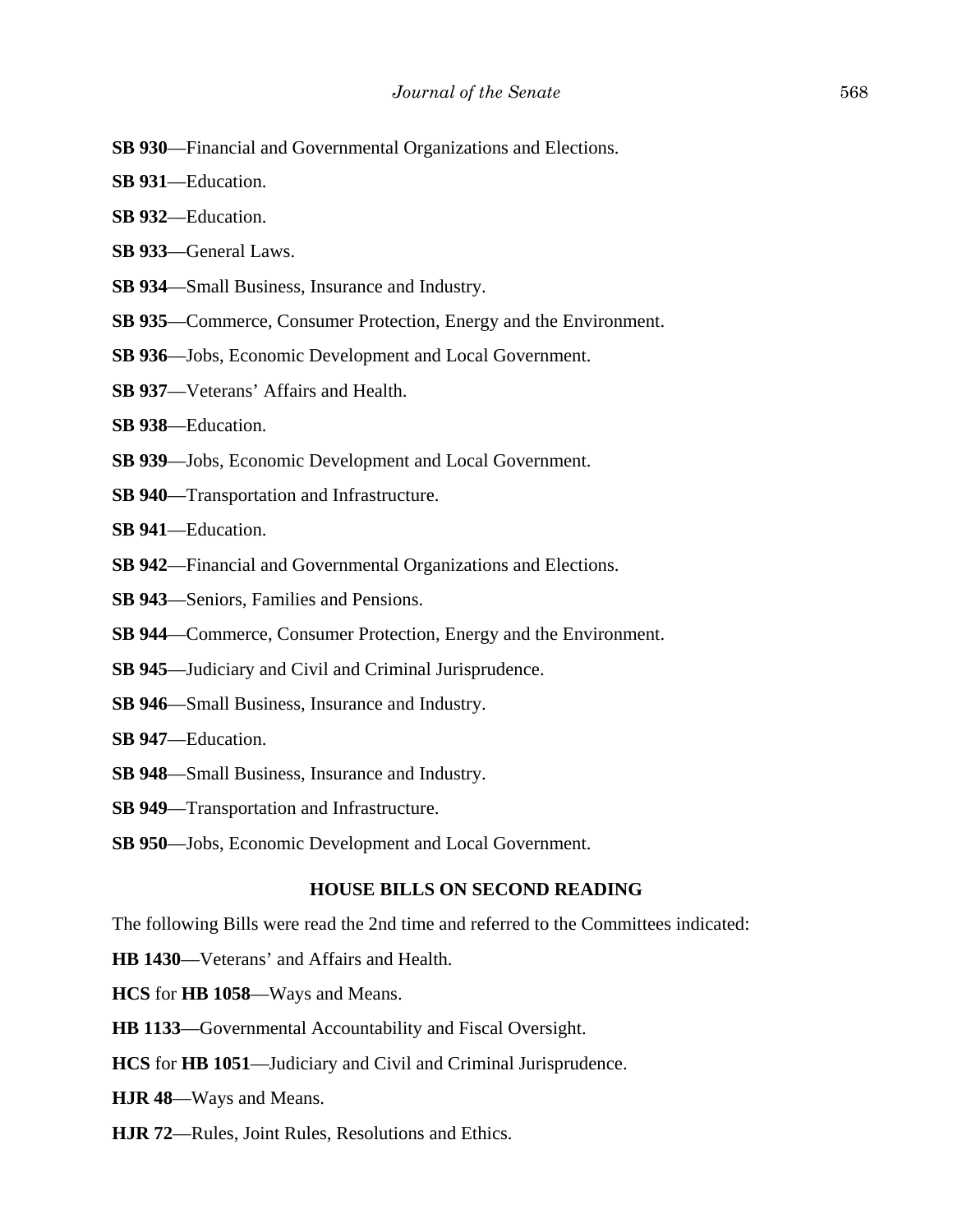**HCS** for **HB 1412**—Governmental Accountability and Fiscal Oversight.

**HCS** for **HBs 1253** and **1297**—Ways and Means.

**HCS** for **HB 1295**—Ways and Means.

#### **MESSAGES FROM THE HOUSE**

The following message was received from the House of Representatives through its Chief Clerk:

Mr. President: I am instructed by the House of Representatives to inform the Senate that the House has taken up and passed **HB 1132**, entitled:

An Act to repeal sections 135.600 and 135.630, RSMo, and to enact in lieu thereof two new sections relating to tax credits for contributions to pregnancy resource centers.

In which the concurrence of the Senate is respectfully requested.

Read 1st time.

# **INTRODUCTIONS OF GUESTS**

Senator Dixon introduced to the Senate, Reverend Don McClintock, Springfield.

Senator Emery introduced to the Senate, Paul and Lori Estes, and their children, Hailey and Gabriel, Lake Winnebago.

On behalf of Senator Cunningham and himself, Senator Libla introduced to the Senate, Brad and Brady Smith, Doniphan.

Senator Parson introduced to the Senate, teacher Ivan Ramirez, and students Parker Brown, McCade Curry, Jenniffer Tienda and Cameron Karbinas, Pettis County R-12.

Senator Lager introduced to the Senate, Mende Kemper, and children Ava and Addison; and Ava and Addison were made honorary pages.

On behalf of Senator Kehoe, the President introduced to the Senate, Superintendent Jerry Hobbs, Athletic Director Lucas Branson, Coaches Craig Miller and Alyson Bissonnette, and members of the Class I State Champions Russellville High School Boys and Girls Cross Country teams.

Senator Brown introduced to the Senate, his wife, Kathy, their granddaughter, Maya Sherrill, Principal Mr. Fridley, Abby Harrison, and fourth grade students from Mark Twain Elementary, Rolla.

On behalf of Senator Kraus and himself, Senator LeVota introduced to the Senate, fourth grade students from Sunny Pointe Elementary, Jackson County.

Senator Sifton introduced to the Senate, his mother, Barbara, Bizbee, Arizona.

Senator Parson introduced to the Senate, Principal Larry Anderson, and seventeen seventh and eighth grade students from Lutheran School Association, Cole Camp.

On motion of Senator Richard, the Senate adjourned until 4:30 p.m., Tuesday, March 18, 2014.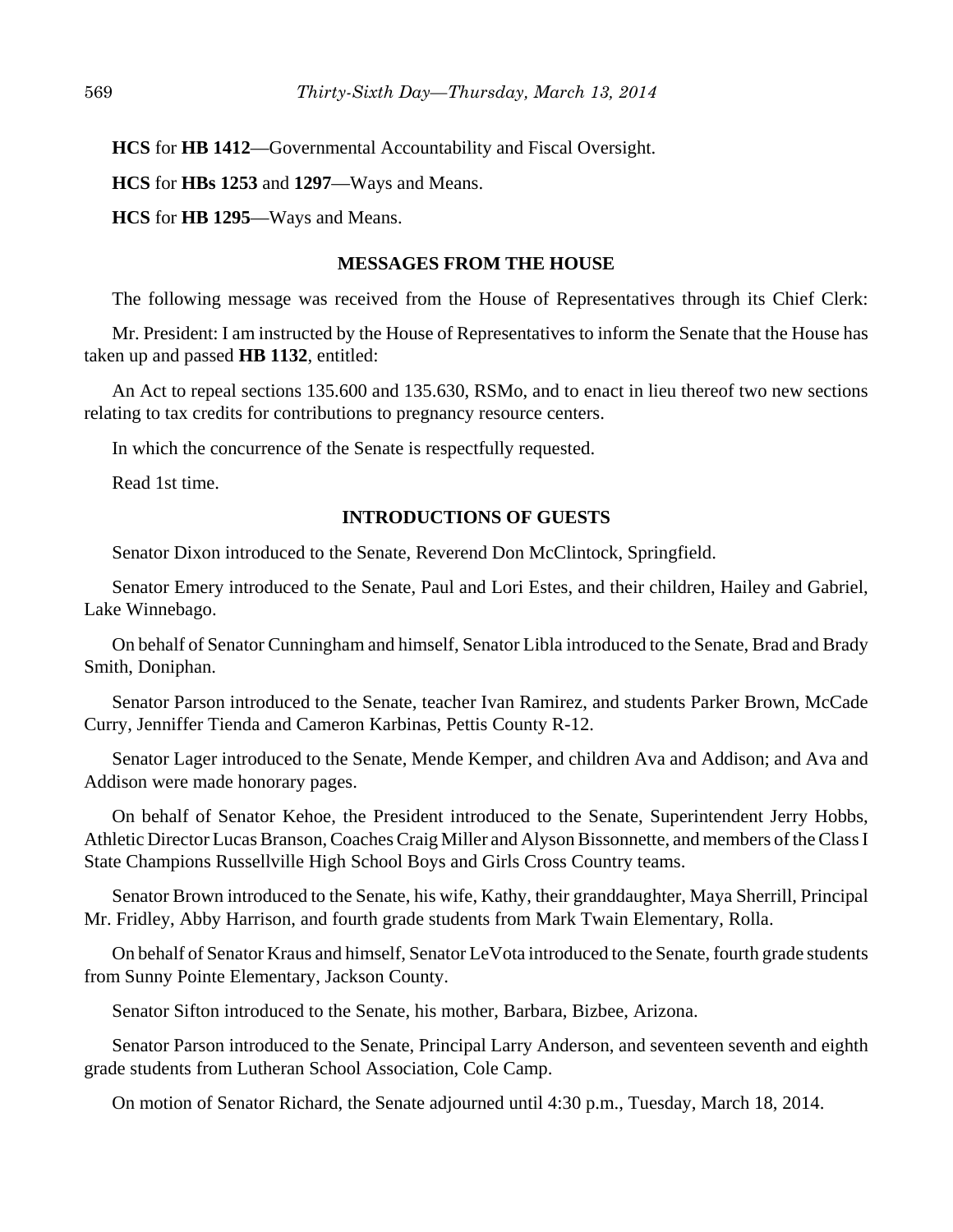## SENATE CALENDAR \_\_\_\_\_\_

#### THIRTY-SEVENTH DAY–TUESDAY, MARCH 18, 2014 \_\_\_\_\_\_

#### FORMAL CALENDAR

#### SECOND READING OF SENATE BILLS

SB 951-Holsman SB 952-Dixon SB 953-Nasheed SB 954-Cunningham SB 955-Cunningham SB 956-Schaaf SB 957-Holsman SB 958-Nieves SB 959-Curls SB 960-Munzlinger SB 961-Nasheed SB 962-Justus SB 963-Justus SB 964-Lager SB 965-Lager SB 966-Lager SB 967-Lager SB 968-Lager SB 969-Kehoe SB 970-Kehoe SB 971-Kehoe SB 972-Kehoe SB 973-Brown SB 974-Rupp SB 975-Emery SB 976-Emery SB 977-Schmitt

SB 978-Schmitt SB 979-Schaefer SB 980-Schaefer SB 981-Schaefer SB 982-Schaefer SB 983-Pearce SB 984-Sifton SB 985-Sifton SB 986-Sifton SB 987-Lamping SB 988-Lamping SB 989-Lamping SB 990-Lamping SB 991-Kraus SB 992-Dempsey SB 993-Dempsey SB 994-Dixon SB 995-Sifton SJR 49-Cunningham SJR 50-Lamping SJR 51-Lamping SJR 52-Lamping SJR 53-Lamping SJR 54-Lamping SJR 55-Nieves SJR 56-Dixon SJR 57-Lager

#### HOUSE BILLS ON SECOND READING

HCS for HB 1510 HCS for HB 1044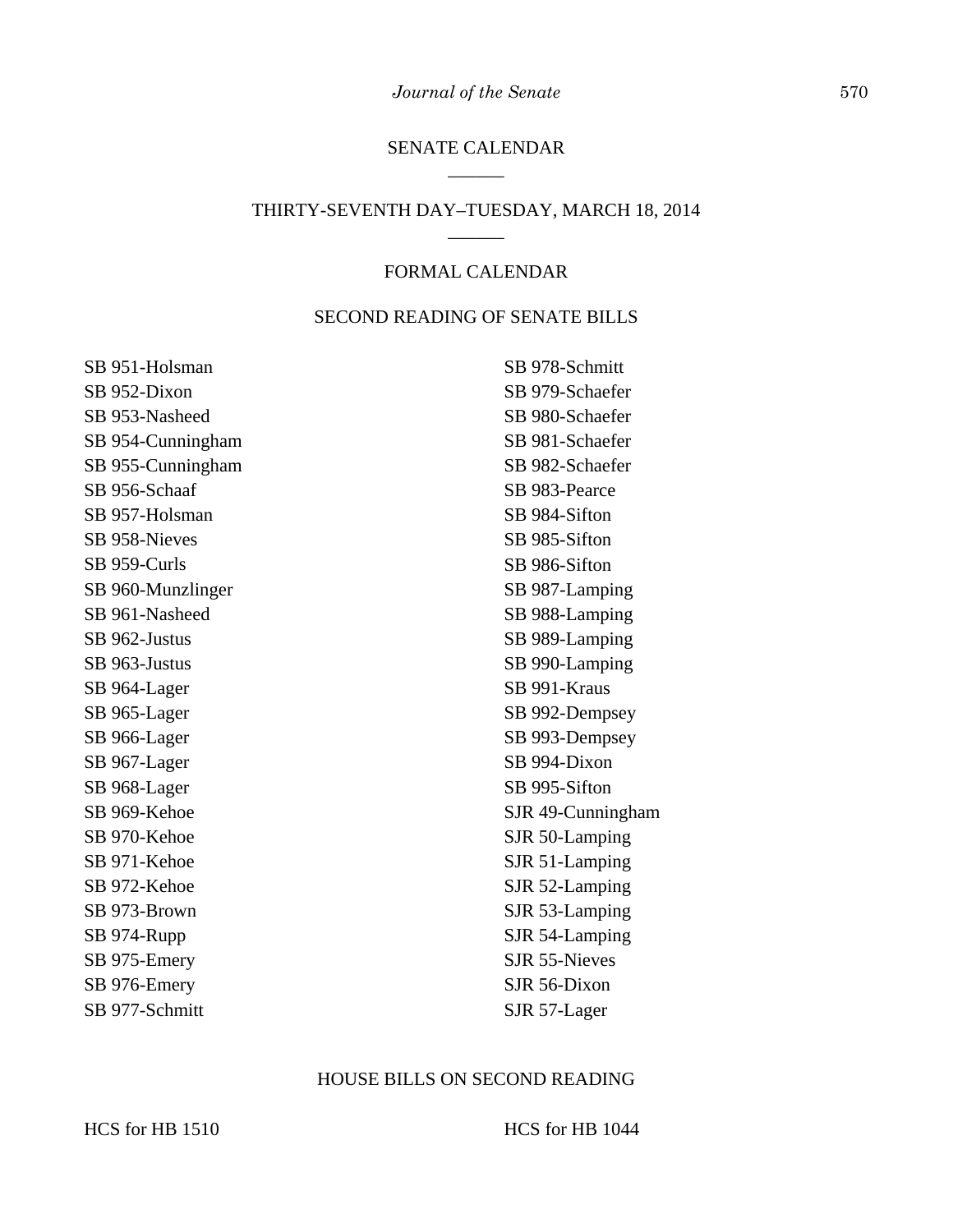HB 1081-McCaherty, et al HCS for HB 1085 HB 1126-Dugger and Entlicher HB 1197-Elmer HB 1206-Wilson HCS for HB 1217 HB 1270-Lant, et al HB 1301-Neth HB 1468-Dohrman, et al HB 1616-Muntzel, et al HCS for HB 1079 HB 1087-Crawford and Franklin HB 1141-Love, et al HCS for HB 1201 HB 1222-Dugger HB 1238-Hinson HB 1361-Gosen and Wieland HCS for HB 1376 HCS for HB 1523 HB 1268-Curtman, et al HB 1092-Lant, et al HCS for HJR 47 HB 1073-Dugger, et al HB 1110-Rowland HB 1359-Flanigan HCS for HBs 1646 & 1515 HCS for HB 1296 HB 1496-Reiboldt, et al HB 1173-Burlison, et al

HCS for HB 1426 HCS for HRB 1298 HCS for HRB 1299 HCS for HB 1501 HCS for HBs 1310 & 1236 HCS for HB 1261 HB 1495-Torpey and Hicks HB 1435-Johnson HCS for HB 1459 HCS for HBs 1307 & 1313 HCS for HB 1192 HB 1271-Molendorp, et al HB 1483-Molendorp HB 1086-Gosen HB 1390-Thomson, et al HCS for HB 1710 HCS for HJR 56 HB 1506-Franklin, et al HB 1388-Cornejo, et al HB 1573-Lauer, et al HB 1136-Dugger, et al HCS for HB 1156 HB 1411-Cross, et al HCS for HB 1559 HCS for HB 1902 HCS for HB 1610 HCS for HB 1410 HB 1132-Engler, et al

# THIRD READING OF SENATE BILLS

SS for SCS for SB 666-Schmitt (In Fiscal Oversight)

# SENATE BILLS FOR PERFECTION

 1. SB 593-Sater, with SCS 2. SB 623-Nieves, with SCS 3. SB 790-Dixon

 4. SB 745-Munzlinger 5. SB 501-Keaveny 6. SJR 34-Emery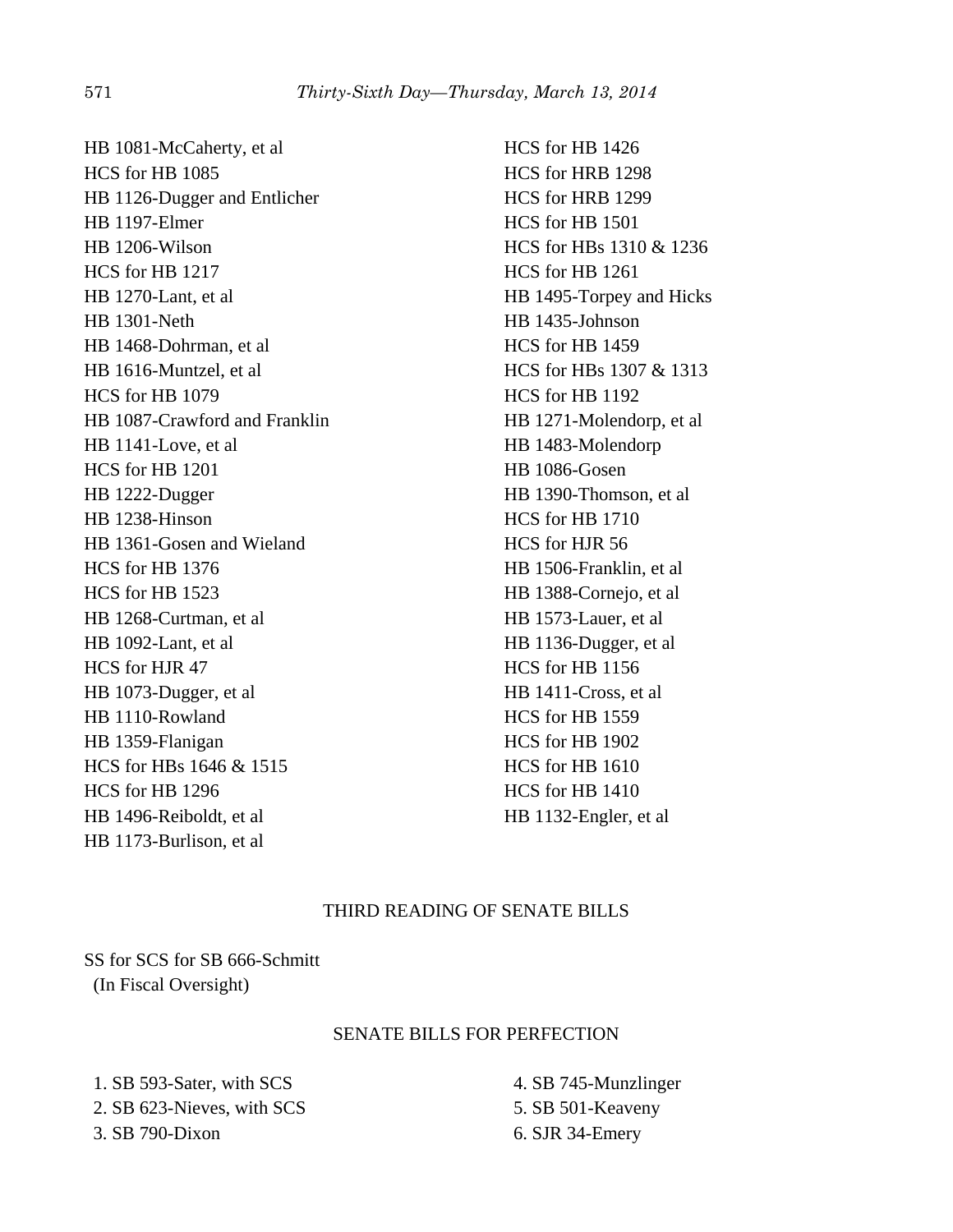7. SB 673-Kehoe and Wallingford 8. SRB 714-Lager, with SCS 9. SB 734-Cunningham 10. SB 693-Parson 11. SB 662-Kraus 12. SB 607-Dixon 13. SB 727-Chappelle-Nadal 14. SB 716-Brown, with SCS 15. SB 696-Schaefer 16. SB 564-Chappelle-Nadal, with SCS 17. SB 660-Wallingford 18. SB 675-Kehoe, with SCS 19. SB 712-Walsh, with SCS 20. SB 720-Justus, with SCS 21. SB 741-Rupp 22. SB 692-Wasson 23. SB 601-Holsman 24. SB 719-Kehoe 25. SB 699-Pearce 26. SB 767-Schmitt, et al, with SCS

27. SB 854-Wasson, with SCS 28. SB 656-Kraus 29. SB 599-Kraus, with SCS 30. SB 708-Sifton 31. SB 782-Romine 32. SB 499-Keaveny 33. SJR 27-Schaaf and Dixon, with SCS 34. SB 490-Lager and Kehoe, with SCS 35. SB 674-Kehoe 36. SB 644-LeVota 37. SB 680-Curls, with SCS 38. SB 829-Kraus, with SCS 39. SB 584-Dixon 40. SB 777-Nieves, with SCS 41. SB 739-Romine, with SCS 42. SB 553-Emery, with SCS 43. SB 707-Wasson, with SCS 44. SB 785-Kehoe, with SCS 45. SB 818-Kehoe

# HOUSE BILLS ON THIRD READING

HB 2014-Stream, with SCS (Schaefer)

# INFORMAL CALENDAR

# THIRD READING OF SENATE BILLS

SS for SB 691-Wasson

# SENATE BILLS FOR PERFECTION

SB 491-Justus and Dixon, with SCS (pending) SBs 509 & 496-Kraus, with SCS, SS#2 for SCS & SA 1 (pending) SB 518-Sater, with SCS, SA 2 & SA 1 to SA 2 (pending) SB 519-Sater, with SS & SA 1 (pending)

SS for SB 543-Munzlinger SB 573-Munzlinger, with SCS SB 575-Dixon SB 589-Brown, with SCS, SA 2 & SA 1 to SA 2 (pending) SB 663-Munzlinger, with SCS SB 723-Parson, with SCS & SA 1 (pending)